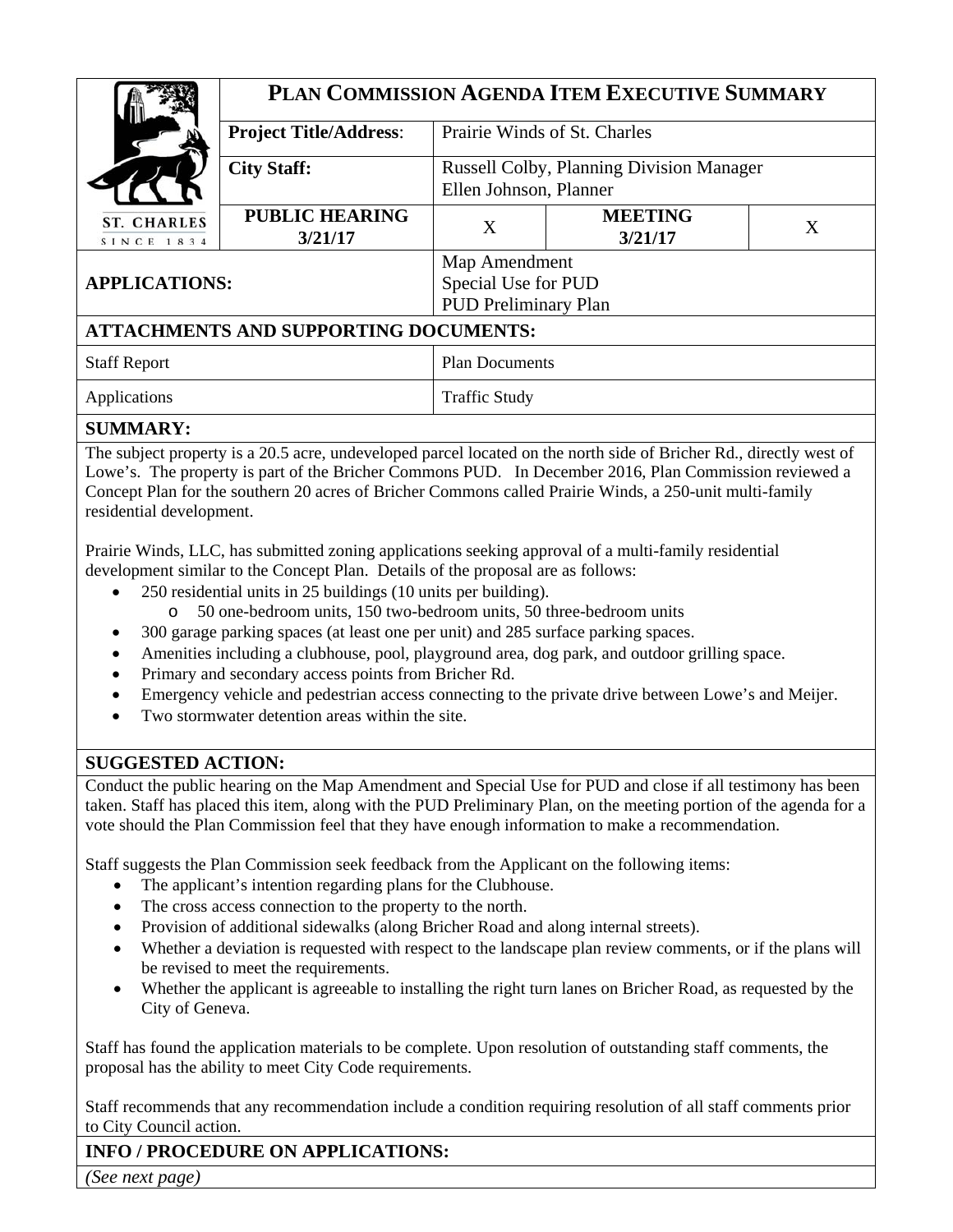#### Applications are listed in order of consideration

#### MAP AMENDMENT

- Revision to the zoning map to change the zoning district of a specific property.
- Public hearing is required, with a mailed notice to surrounding property owners.
- All findings need not be in the affirmative to recommend approval recommendation based on the preponderance of evidence.

#### SPECIAL USE FOR PUD

- Approval of development project with specific deviations from the Zoning Ordinance standards. (Establishes a PUD ordinance with unique zoning or subdivision standards that apply to a single development site)
- Public hearing is required, with a mailed notice to surrounding property owners.
- Single finding Is the PUD in the public interest? Criteria are considered in reaching a decision. Responses to the criteria need not be in the affirmative to recommend approval of a PUD or PUD Amendment.
- The Plan Commission may recommend conditions and restrictions upon the establishment, location, design, layout, height, density, construction, maintenance, aesthetics, operation and other elements of the PUD as deemed necessary to secure compliance with the standards specified in the Zoning Ordinance.
- The Plan Commission may recommend exceptions and deviations from the requirements of the Zoning and Subdivision Codes requested by the applicant, to the extent that it finds such exceptions and deviations are supportive of the standards and purposes for PUDs.

#### PUD PRELIMINARY PLAN

- Approval of engineering plans for development of property within a PUD- includes site, landscape, and engineering plans. (Application may also involve a subdivision of land.
- Recommendation is based on compliance with the previously (or concurrently) approved Special Use for PUD standards and other city code requirements (including Zoning and Subdivision codes).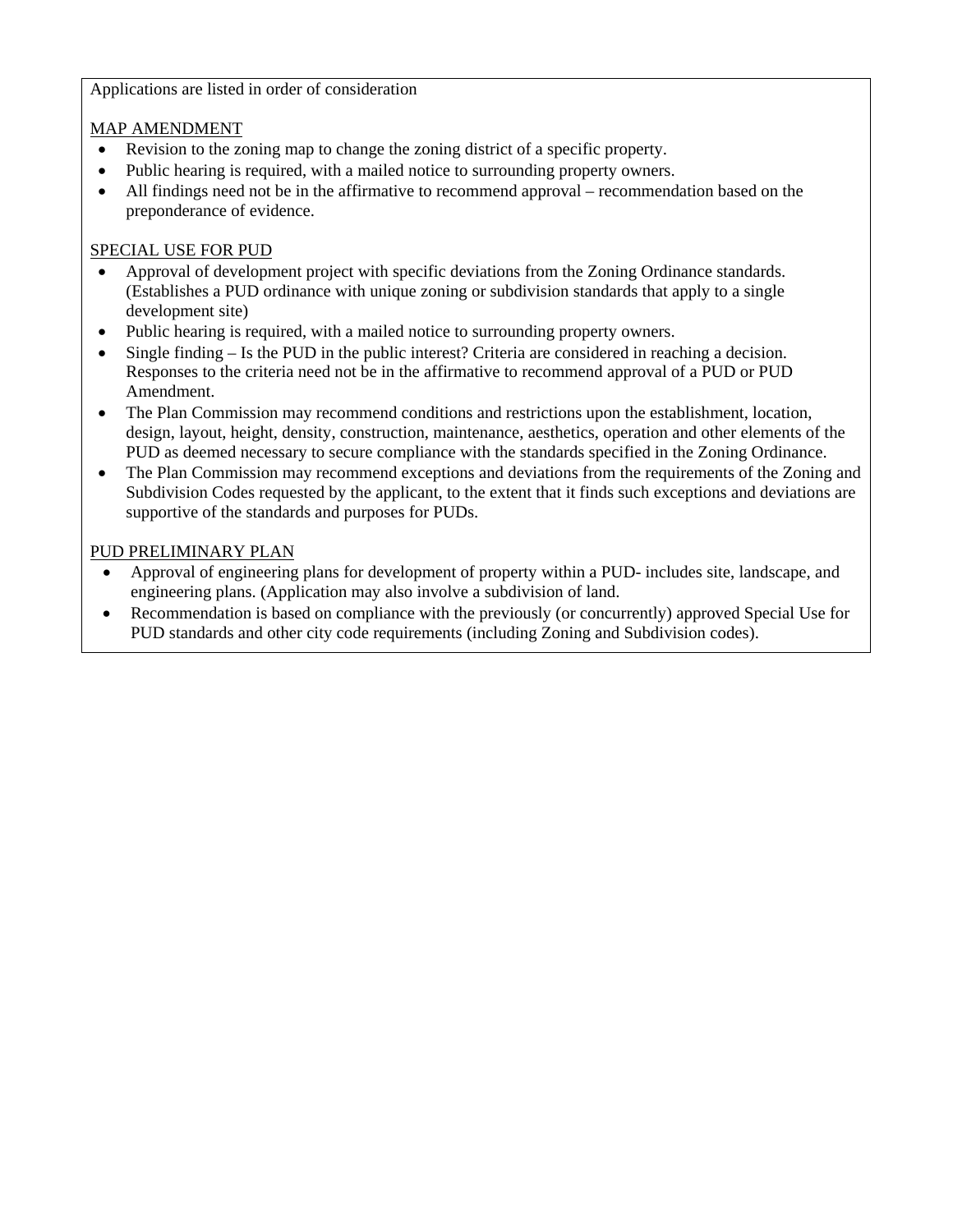# Community & Economic Development Planning Division

Phone: (630) 377-4443 Fax:  $(630)$  377-4062



## **STAFF MEMO**

| TO:          | Chairman Todd Wallace<br>And the Members of the Plan Commission           |
|--------------|---------------------------------------------------------------------------|
| <b>FROM:</b> | Ellen Johnson, Planner<br><b>Russell Colby, Planning Division Manager</b> |
| RE:          | Prairie Winds of St. Charles (Bricher Commons PUD)                        |

**DATE:** March 17, 2017

#### **I. APPLICATION INFORMATION:**

| <b>Project Name:</b> | Prairie Winds of St. Charles                  |
|----------------------|-----------------------------------------------|
| Applicant:           | Prairie Winds, LLC                            |
| <b>Purpose:</b>      | To develop a multi-family residential complex |

| <b>General Information:</b> |                                                                            |                  |  |
|-----------------------------|----------------------------------------------------------------------------|------------------|--|
| <b>Site Information</b>     |                                                                            |                  |  |
| Location                    | North side of Bricher Rd., west of Lowe's                                  |                  |  |
| Acres                       | 20.49 acres / 892,534 sf                                                   |                  |  |
| Applications                | <b>Map Amendment</b>                                                       |                  |  |
|                             | <b>Special Use for Planned Unit Development</b>                            |                  |  |
|                             | <b>PUD Preliminary Plan</b>                                                |                  |  |
| Applicable                  | 17.04 Administration                                                       |                  |  |
| Zoning Code                 | 17.06 Design Review Standards & Guidelines                                 |                  |  |
| <b>Sections</b>             | 17.12 Residential Districts                                                |                  |  |
|                             | 17.24 Off-Street Parking, Loading & Access                                 |                  |  |
|                             | 17.26 Landscaping & Screening                                              |                  |  |
|                             | Title 16 Subdivision and Land Improvement                                  |                  |  |
|                             | Ordinance 1999-Z-11 "An Ordinance Granting a Special Use as a Planned Unit |                  |  |
|                             | Development (Bricher Commons PUD)"                                         |                  |  |
|                             | <b>Existing Conditions</b>                                                 |                  |  |
| Land Use                    | Agriculture                                                                |                  |  |
| Zoning                      | BR Regional Business & PUD (Bricher Commons PUD)                           |                  |  |
|                             | <b>Zoning Summary</b>                                                      |                  |  |
| North                       | BR Regional Business & PUD (Bricher Commons PUD)                           | Agriculture      |  |
| East                        | BR Regional Business & PUD (Meijer PUD)                                    | Meijer, Lowe's   |  |
| South                       | City of Geneva:                                                            | Single-family    |  |
|                             | R-4 High Density Single-Family                                             | homes, townhomes |  |
|                             | R-5Low Density Two- & Three-Family                                         |                  |  |
| West                        | Kane County: F Farming District                                            | Agriculture      |  |
|                             | <b>Comprehensive Plan Designation</b>                                      |                  |  |
|                             | Industrial/Business Park with potential for residential uses               |                  |  |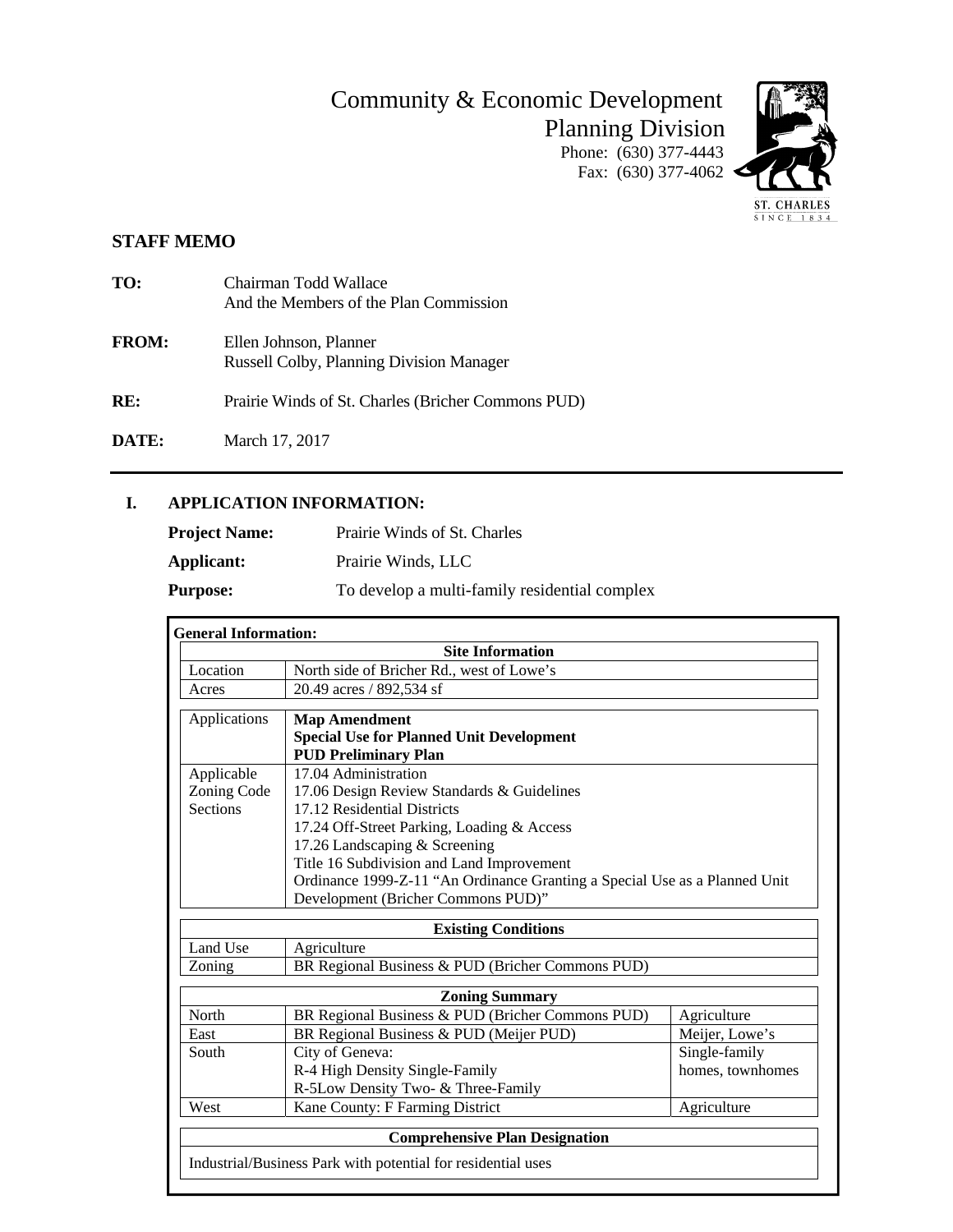Staff Memo – Prairie Winds 3/17/17 Page 2

#### **Aerial**



**Zoning** 

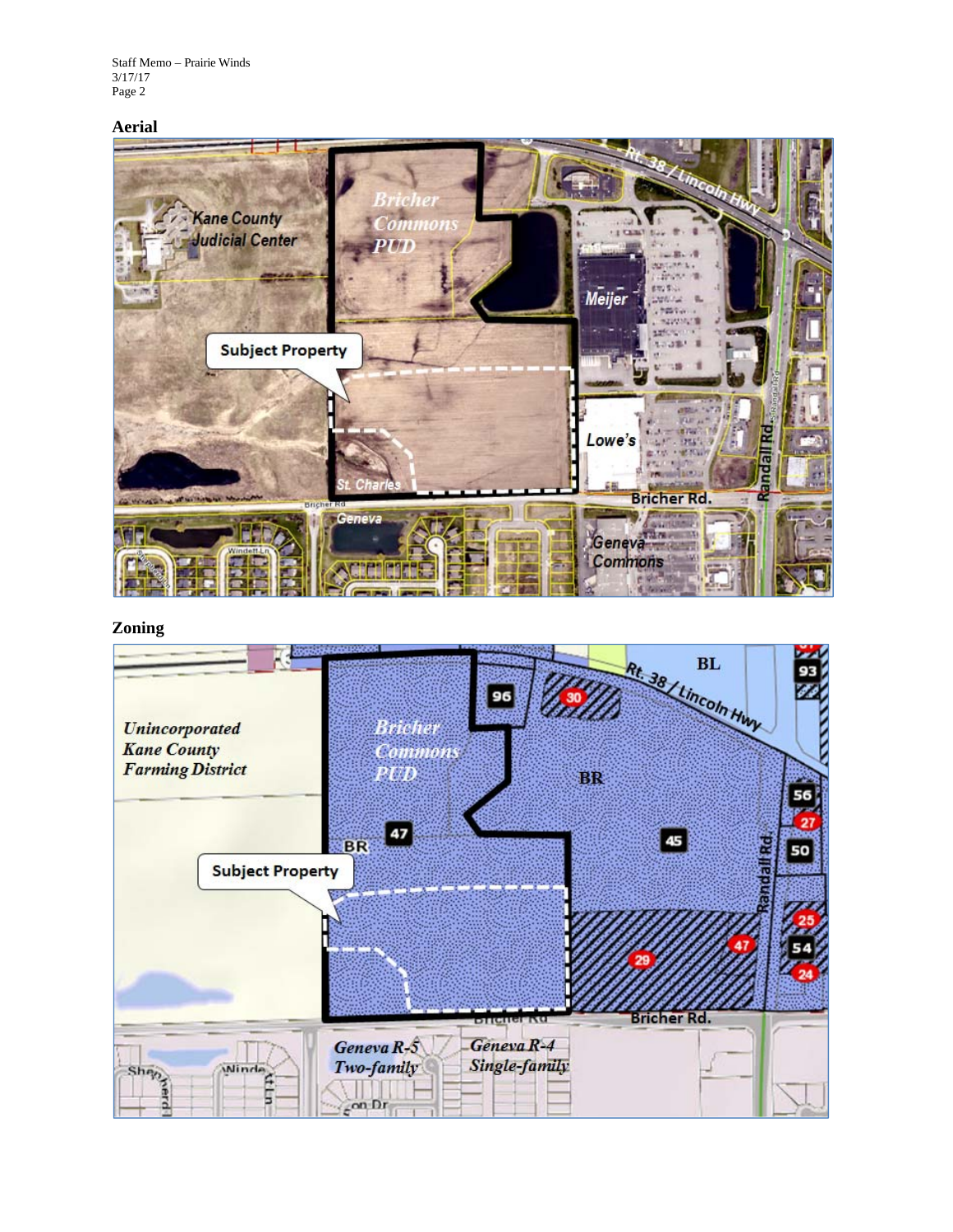#### **II. BACKGROUND**

#### A. HISTORY

The subject property is a 20.5 acre, undeveloped parcel located on the north side of Bricher Rd., directly west of Lowe's. The property is part of the Bricher Commons PUD. The PUD was initially approved for commercial development under Ordinance No. 1999-Z-11, "An Ordinance Granting a Special Use as a Planned Unit Development (Bricher Commons PUD)". The property was also annexed into the City at that time.

In 2006, the PUD was amended under Ordinance No. 2006-Z-7, "An Ordinance Amending Special Use Ordinance 1999-Z-11 (Second Amendment to Bricher Commons PUD)". In addition to the commercial uses already permitted on the property, the amendment allowed for multi-family residential uses on up to 34.5 acres of the property, subject to a density limitation (maximum of 250 units) and that 20% of the residential units must be affordable. A conceptual site plan was included illustrating the intended residential and commercial land uses and internal circulation, including a roadway through the site connecting Bricher Rd. and Rt. 38. (The 2006 PUD Ordinance and site plan are attached.)

No preliminary plans were submitted for development of the property as contemplated under the 2006 PUD ordinance.

#### B. CONCEPT PLAN

In December 2016, Plan Commission reviewed a Concept Plan for the southern 20 acres of Bricher Commons called Prairie Winds, a 250-unit multi-family residential development. Commissioners expressed support for the multi-family residential land use and the proposed density. Commissioners also liked the building type and architecture. Suggestions were made regarding the site layout to allow for better flow within the site, including the addition of sidewalks. The Commission also stated a connection from Bricher Rd. to Rt. 38 as contemplated in the Comprehensive Plan needed to be provided, and that the development should connect to the existing private drive between Lowe's and Meijer.

Planning & Development Committee reviewed the Concept Plan in January 2017. They offered similar comments as the Plan Commission, expressing support for the land use, density, and architecture. Committee members felt the connection to the drive between Lowe's and Meijer should be pedestrian-only to prevent cut-through traffic. Some Committee members also expressed a preference to provide for future cross-access between the subject property and the undeveloped parcel to the north.

#### C. CURRENT PROPOSAL

Prairie Winds, LLC, has submitted zoning applications seeking approval of a multi-family residential development similar to the Concept Plan. Details of the proposal are as follows:

- 250 residential units in 25 buildings (10 units per building).
	- o 50 one-bedroom units
	- o 150 two-bedroom units
	- o 50 three-bedroom units
- 300 garage parking spaces (at least one per unit) and 285 surface parking spaces.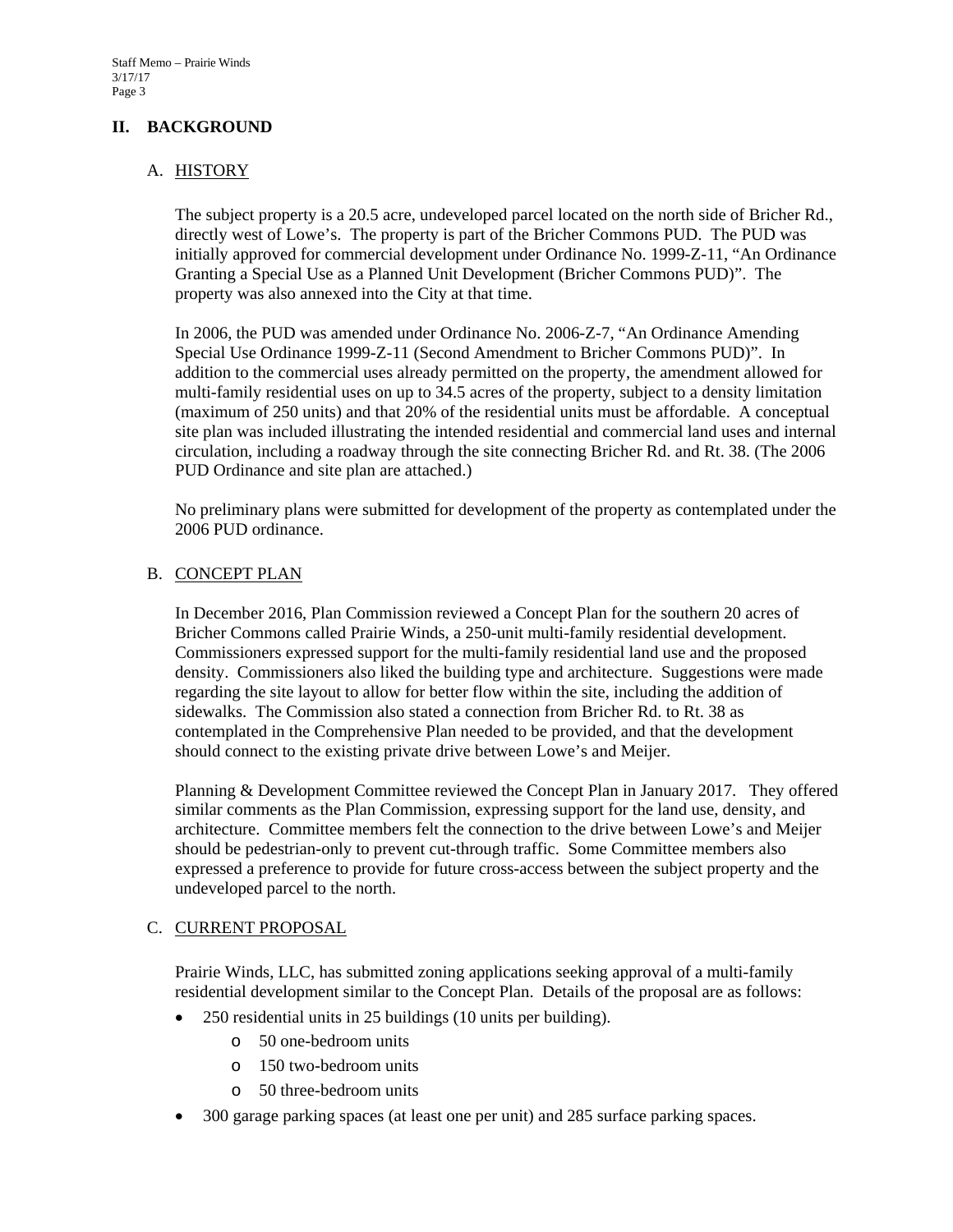- Amenities including a clubhouse, pool, playground area, dog park, and outdoor grilling space.
- Primary and secondary access points from Bricher Rd.
- Emergency vehicle and pedestrian access connecting to the private drive between Lowe's and Meijer.
- Two stormwater detention areas within the site.

The following zoning applications have been submitted in support of this project:

- **1. Map Amendment**  To rezone the property from BR Regional Business to RM-3 General Residential.
- **2. Special Use for PUD**  To remove the property from the Bricher Commons PUD and establish a new PUD with unique development standards for the property.
- **3. PUD Preliminary Plan**  For approval of preliminary engineering, preliminary plat of subdivision, landscape plan, and architectural elevations.

#### **III. COMPREHENSIVE PLAN**

#### **Land Use Plan:**

The Comprehensive Plan Land Use Map identifies the Subject Property as "Industrial/Business Park." The plan states:

*"Areas designated for industrial/business park are intended to accommodate a variety of uses ranging from light assembly, storage and distribution, low intensity fabrication operations, research and "tech" industry applications, intense commercial service uses, and more. These areas are also intended to provide for business park/office park uses, which could include "stand alone" office buildings and complexes or several buildings incorporated into a "campus like" setting."* 

However, the site is also called out in the Residential Areas Framework Plan as one of two sites labeled "D", where residential uses may also be appropriate (p.45). The plan states:

*Although designated as Industrial/Business Park within the Land Use Plan, these sites may also be appropriate for residential uses, provided densities and built form are similar to that of adjacent residential parcels.* 

#### **Residential Land Use Policies:**

The following Residential Land Use Policies on p.43-44 are relevant to the review of the Concept Plan:

#### *Maintain a diverse and affordable mix of housing types to allow St. Charles to continue to attract and retain families and residents.*

*The City defines affordable housing as "housing in which mortgage, amortization, taxes, insurance, and condominium or association fees, if any, constitute no more than 30% of the gross annual household income for a household of the size that may occupy the unit." Making affordable housing available also provides workforce housing – housing that is affordable to "critical service" employees that contribute to the quality of life in the City, as well as providing a range of housing options for first time home buyers, young families and to facilitate "aging in place". Title 17.18* [Now Title 19] *Inclusionary Housing of the City Code seeks to provide*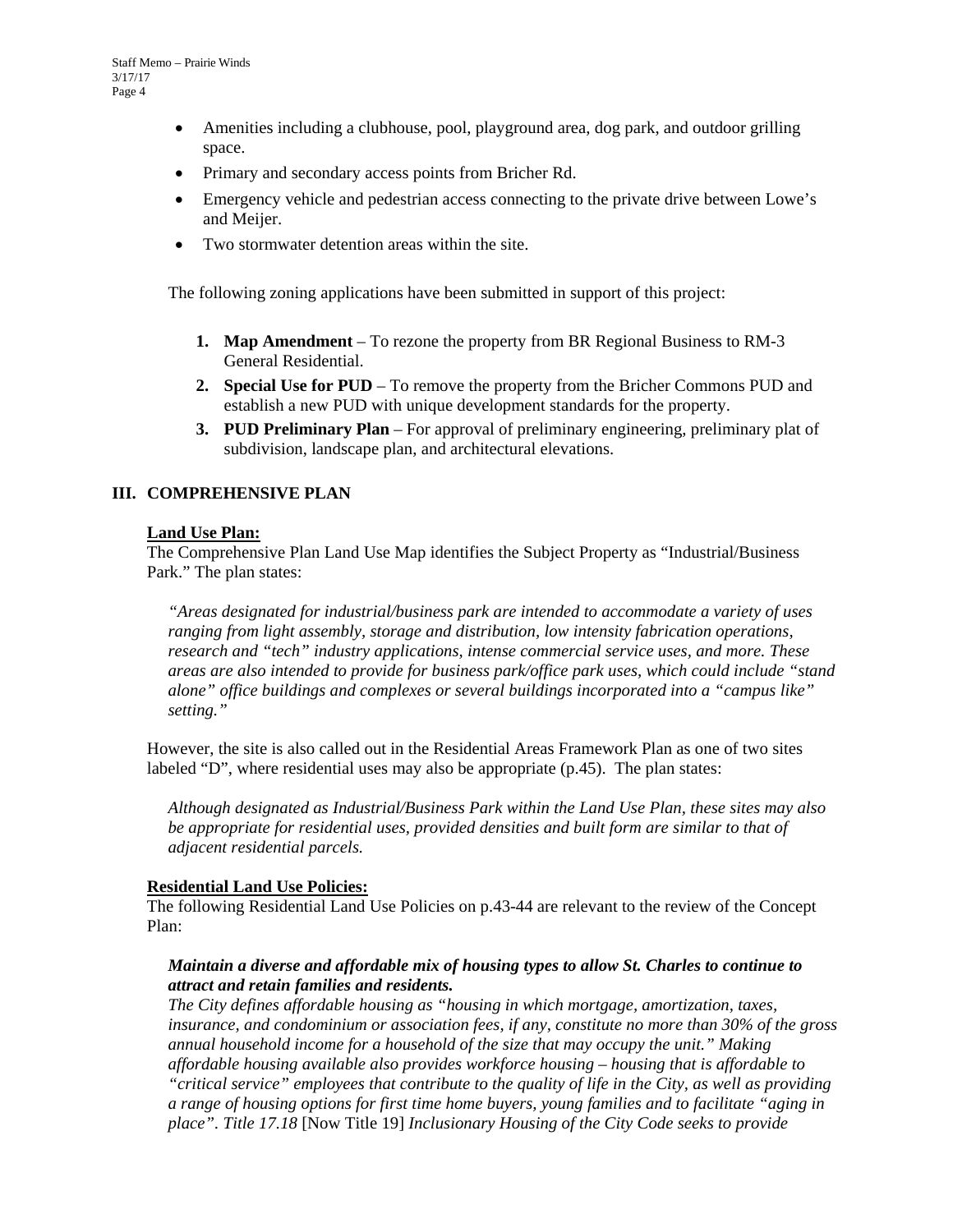*Affordable Dwelling Units within new residential developments by requiring developers to provide a proportionate share of affordable housing, or fees in lieu thereof, to ensure that an adequate stock of affordable housing is, and remains, available in the City of St. Charles.* 

#### *Locate new multi-family residential developments in appropriate locations within the City and consider the implications of concentrating units in one location or area of the City.*

*Throughout the outreach exercises associated with the Comprehensive Plan, residents expressed concerns over the concentration of apartments on the City's west side. Citing issues such as traffic, lack of pride in ownership, transient school children, and straining municipal infrastructure, residents are opposed to more "rentals" in the community. Apartments, however, are an important component of a healthy housing stock, expanding housing options for those wishing to live in St. Charles but cannot afford, or have chosen not to, own their home. Apartments are also only a subset of the dwelling types that comprise multi-family housing, which can be owner occupied (i.e. condominiums). In addition to assisting with the community's goals to provide affordable housing in the community, multi-family housing contributes to residential density which can improve the viability of shopping areas in the community. Recognizing that this Plan is dynamic and not "set in stone", the City should promote multi-family housing in areas identified in the Land Use and Residential Areas Plans, but consider proposals in other areas provided any significant impact on schools, traffic, and other infrastructure can be mitigated.* 

#### *Consider the potential impact of new residential development on schools, municipal services and traffic.*

*As a mature community, the City's infrastructure is well established, particularly in the older areas of the community. Unlike emerging suburbs that are continuously growing, widening roads and building schools as necessary, the community infrastructure in St. Charles is well established and not as easily adaptable. Although road and intersections can be widened, and schools expanded, a less costly approach would be to work within the framework of the City's well established infrastructure, evaluating proposed development's impact on City systems and working with developers to mitigate and minimize strains on local systems.* 

#### *Continue to work with the St. Charles Park District to ensure the residential areas of the City are well served by neighborhood parks and recreation.*

*Parks are a contributing factor to the high quality of life in St. Charles. To ensure the community continues to be well served by parks and recreation, the City should continue to administer its parkland dedication as specified in Title 16.10 Dedications of the City Code. Although the existing parkland dedication requirements may satisfy the provision of open space for larger subdivisions, a provision in the Code allows for cash-in-lieu of a park dedication if the park size*  is not "practical." As the City matures, it is expected that most of the future growth will consist of *smaller infill development with smaller dedication requirements, and accepting cash donations may leave these developments under served by "close to home" park space. The City should work with the Park District to better define "practical" and better align this policy to reflect the changing character of residential development within the City and consider accepting smaller park dedications to provide adequate open space for infill subdivisions.*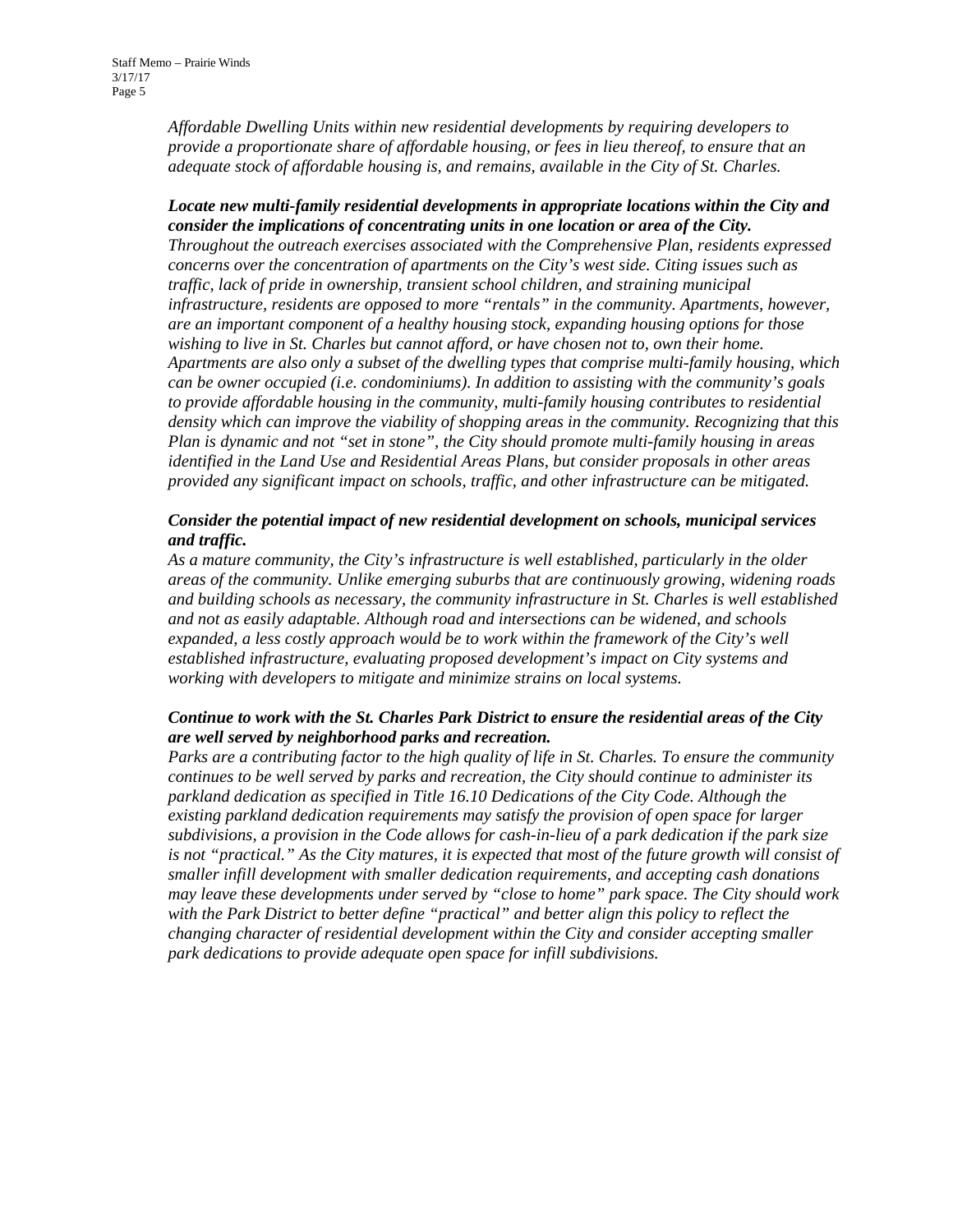#### **West Gateway Subarea Plan:**

The entire Bricher Commons property is identified as a Catalyst Site in the West Gateway Subarea Plan (Site F). The plan recommends residential or office/commercial service uses at the interior and southern end of the property (p.97). The plan states:

*Situated between the Meijer on Randall Road and the Kane County Government Center is a 55-acre site known as Bricher Commons. Portions of the site have excellent visibility and frontage to Lincoln Highway, however not all of the site can capitalize on the visibility and access that IL Route 38 provides. The northern areas of the site should develop with commercial uses fronting Lincoln Highway with either multifamily, single-family attached, or offices and commercial services, in the rear and interior of the site."* 



The West Gateway Subarea Plan recommends a number of infrastructure improvements for the area, including a new north-south collector street from Bricher Rd. to Main St. Part of this collector would extend from Bricher Road to Rt. 38, through the Kane County-owned property directly west of the proposed development and the northern part of Bricher Commons (p.96; see map on next page). The plan states:

*A complete street network is important for efficient movement of vehicles and pedestrians…Extending or establishing local streets where appropriate will break up the large super-block development pattern and improve circulation along the corridor and surrounding neighborhoods for both vehicles and pedestrians and will minimize traffic travelling along Randall Road.*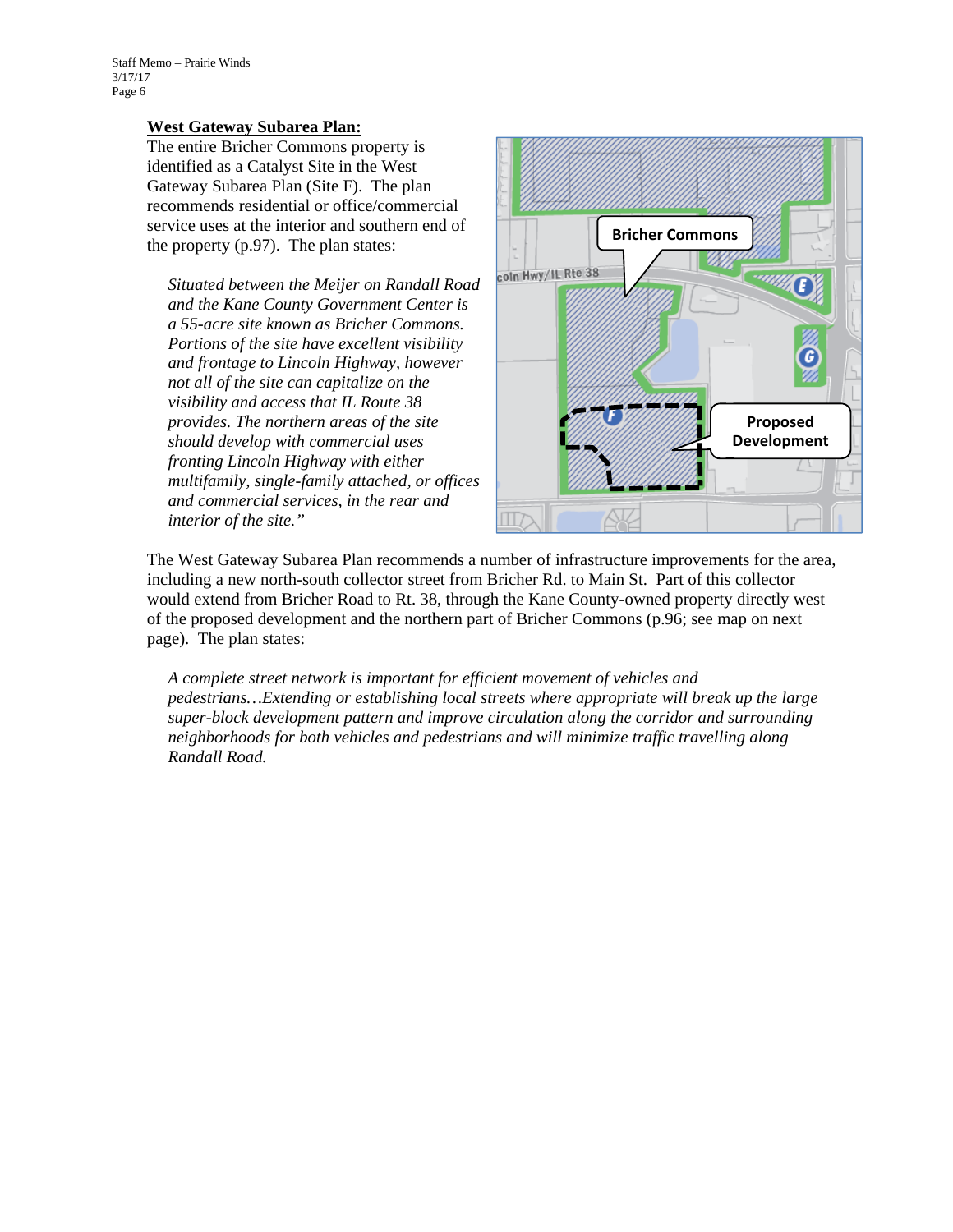

#### **Transportation Plan:**

Street network and connectivity improvements, including the connection between Bricher Rd. and Main St., are described in more detail in the Transportation Plan (p.75; see map on next page). The plan states:

#### *Network Improvements (p.73)*

*A complete street network is important for efficient movement of vehicles and pedestrians, and to minimize unnecessary vehicle trips by providing alternate travel routes. There are several*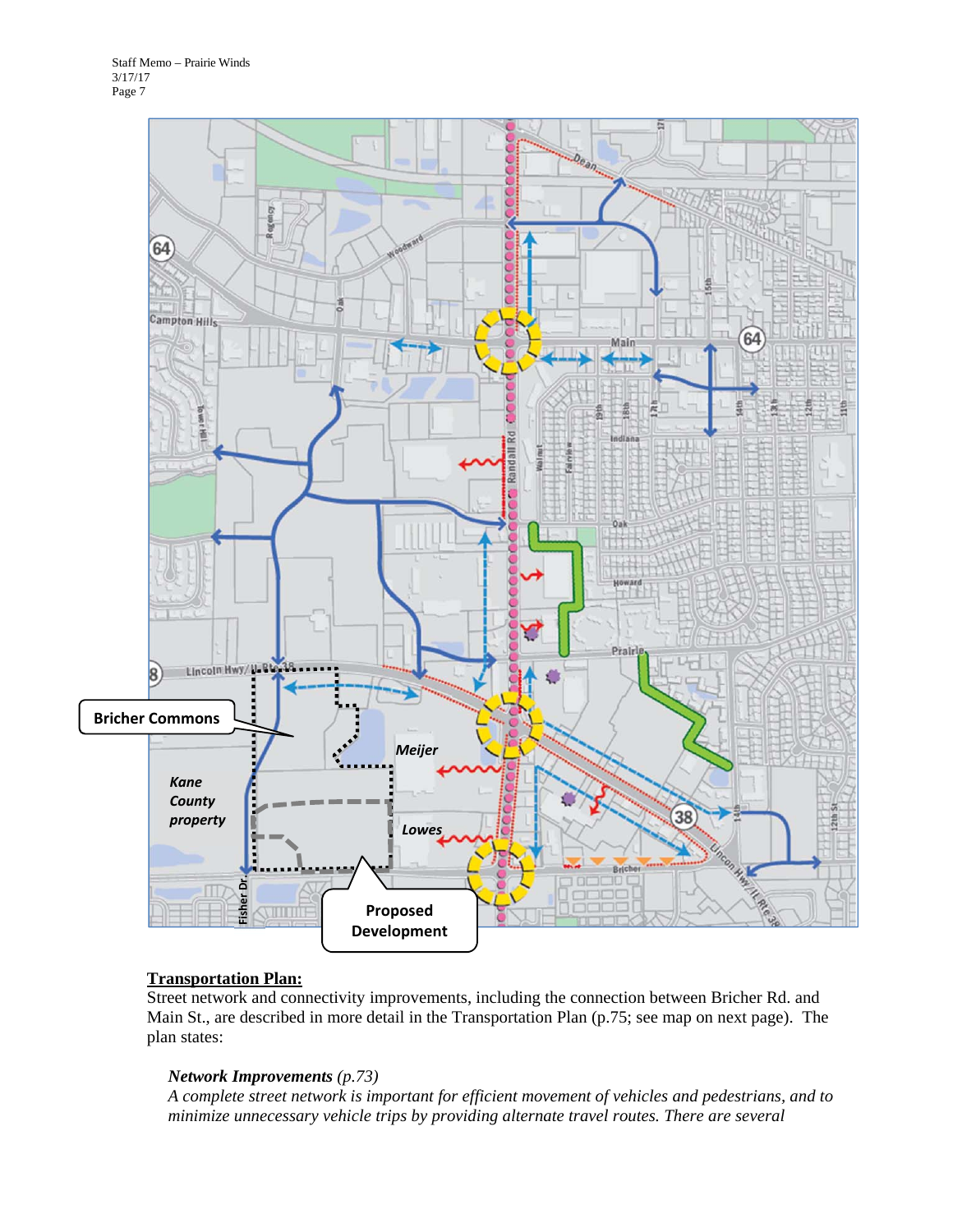*possible network connections and modifications that will help improve the safety and efficiency of vehicular circulation. They will provide travel flexibility within the City without encouraging residential neighborhood cut-through movements.* 

 *Create a north-south collector south of Main Street between Randall Road and Peck Road that extends and realigns Oak Street to intersect Lincoln Highway and Bricher Road opposite Fisher Drive.* 



#### *Network Connectivity (p.73)*

*Some of the newer subdivisions of St. Charles were developed with excessively long blocks and minimal connectivity, resulting in fewer alternative routes for pedestrian and vehicle travel and increased vehicle speeds. In some cases, it also encourages cut-through traffic on local and residential streets that weren't intended to handle the traffic. This is caused by the arterials becoming overly congested because of the limited route options. A grid pattern, like the older development pattern occurring near Downtown, features more street intersections and shorter blocks, which provide alternative routes for pedestrian and local vehicle travel and tends to slow traffic. The City should ensure new development provides a well connected roadway network with shorter block lengths and a balanced street hierarchy with well-spaced collectors. In addition, the City should plan for roadway connections and modifications that will improve the existing roadway network.*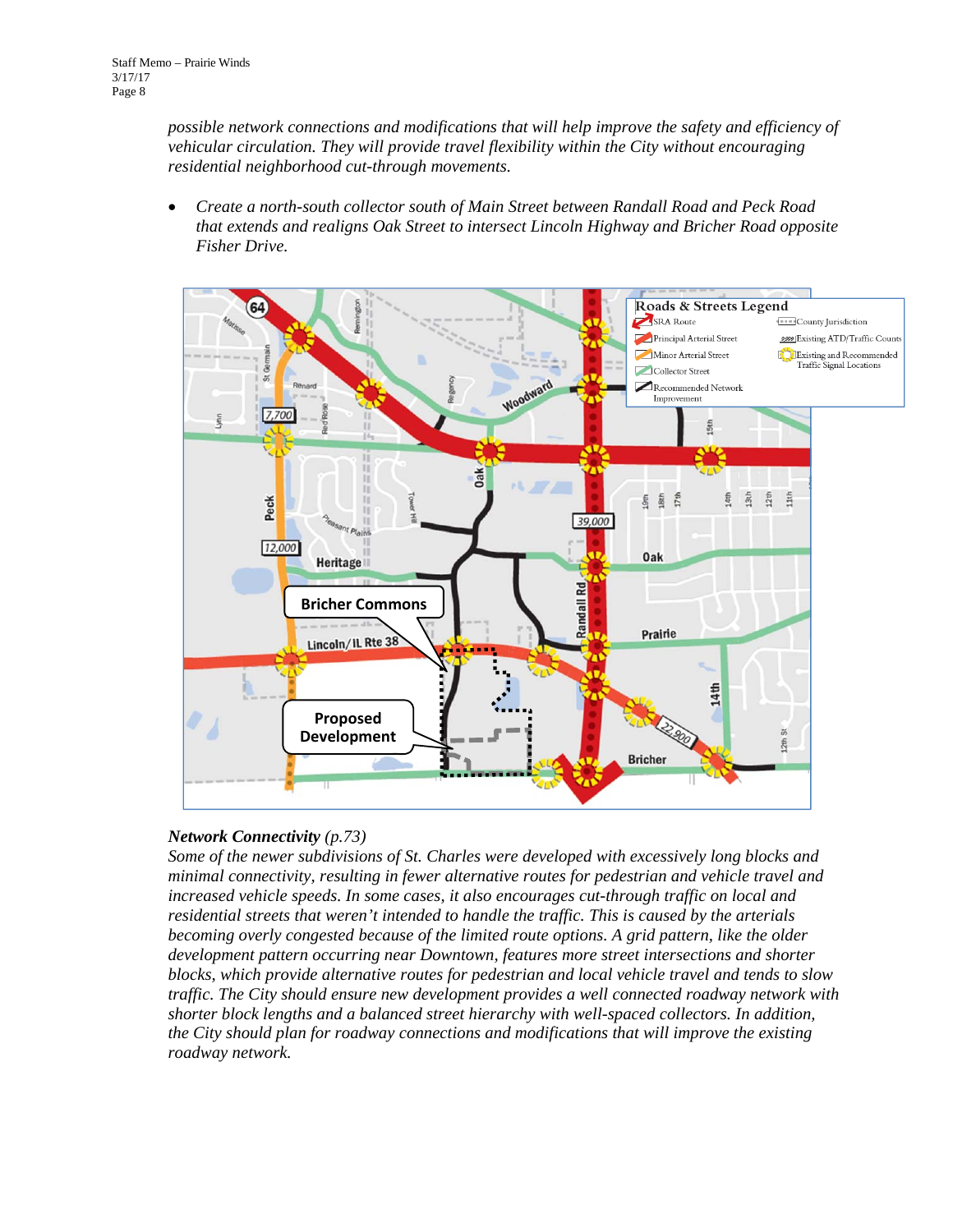#### **IV. STAFF ANALYSIS**

#### A. ZONING

The applicant is requesting to rezone the property to the RM-3 General Residential District as the underlying zoning for the development. The zoning ordinance states the purpose of the RM-3 District as follows:

*"To accommodate a range of housing densities, including higher density residential up to approximately twenty (20) units per acre, at locations that will provide efficient use of land and infrastructure. The RM-3 District also provides for limited institutional uses that are compatible with surrounding residential neighborhoods."* 

The table below compares the RM-3 District zoning requirements with the development plans. Deviations from the requirements of the RM-3 District to accommodate the development as proposed are denoted in *bold italics*. The applicant has requested approval of these deviations through the PUD.

|                                           | <b>RM-3 District</b>                                                                                                                                                                | <b>Proposed</b>                                                                                                                             |
|-------------------------------------------|-------------------------------------------------------------------------------------------------------------------------------------------------------------------------------------|---------------------------------------------------------------------------------------------------------------------------------------------|
| Min. Lot Area                             | 2,200 sf/dwelling unit                                                                                                                                                              | 3,570 sf/dwelling unit                                                                                                                      |
| <b>Density</b>                            | 20 units per acre                                                                                                                                                                   | 12.2 units per acre                                                                                                                         |
| Min. Lot Width                            | 65 ft.                                                                                                                                                                              | 957 ft.                                                                                                                                     |
| <b>Max. Building Coverage</b>             | 40%                                                                                                                                                                                 | 30%                                                                                                                                         |
| <b>Max. Building Height</b>               | 45 ft. or 4 stories, whichever is<br>less                                                                                                                                           | Requested: up to 42 ft.<br>Shown on plans: 35'9"<br>(See Staff Comments)                                                                    |
| Min. Front Yard                           | 30 ft.                                                                                                                                                                              | 41 ft. building<br>11 ft. parking                                                                                                           |
| <b>Min. Interior Side Yard</b>            | 25 ft. each side                                                                                                                                                                    | 30 ft. building<br>10.8 ft. parking                                                                                                         |
| Min. Rear Yard                            | 30 ft.                                                                                                                                                                              | 58 ft. building<br>19.5 ft. parking                                                                                                         |
| <b>Off-Street Parking</b>                 | 1-bedroom unit: 1.2 per unit<br>$(60$ required)<br>2-bedroom unit: 1.7 per unit<br>$(255$ required)<br>3-bedroom unit: 2 per unit<br>$(100$ required)<br>Total: 415 spaces required | 585 spaces<br>(300 garage stalls)<br>180 garage tandem stalls<br>75 resident surface stalls<br>30 clubhouse stalls)<br>(See Staff Comments) |
| <b>Parking Stall</b><br><b>Dimensions</b> | $9\frac{1}{2}$ ft. x 18 ft.                                                                                                                                                         | 9 ft. x 18 ft.                                                                                                                              |

#### *Staff Comments:*

• Building height is marked at 35'9" on the building elevations, but the applicant has requested a building height of up to 42 ft. The building elevations approved with the PUD Preliminary Plan are what will be permitted to be constructed on the site. Any substantial changes to the elevations will require City Council approval.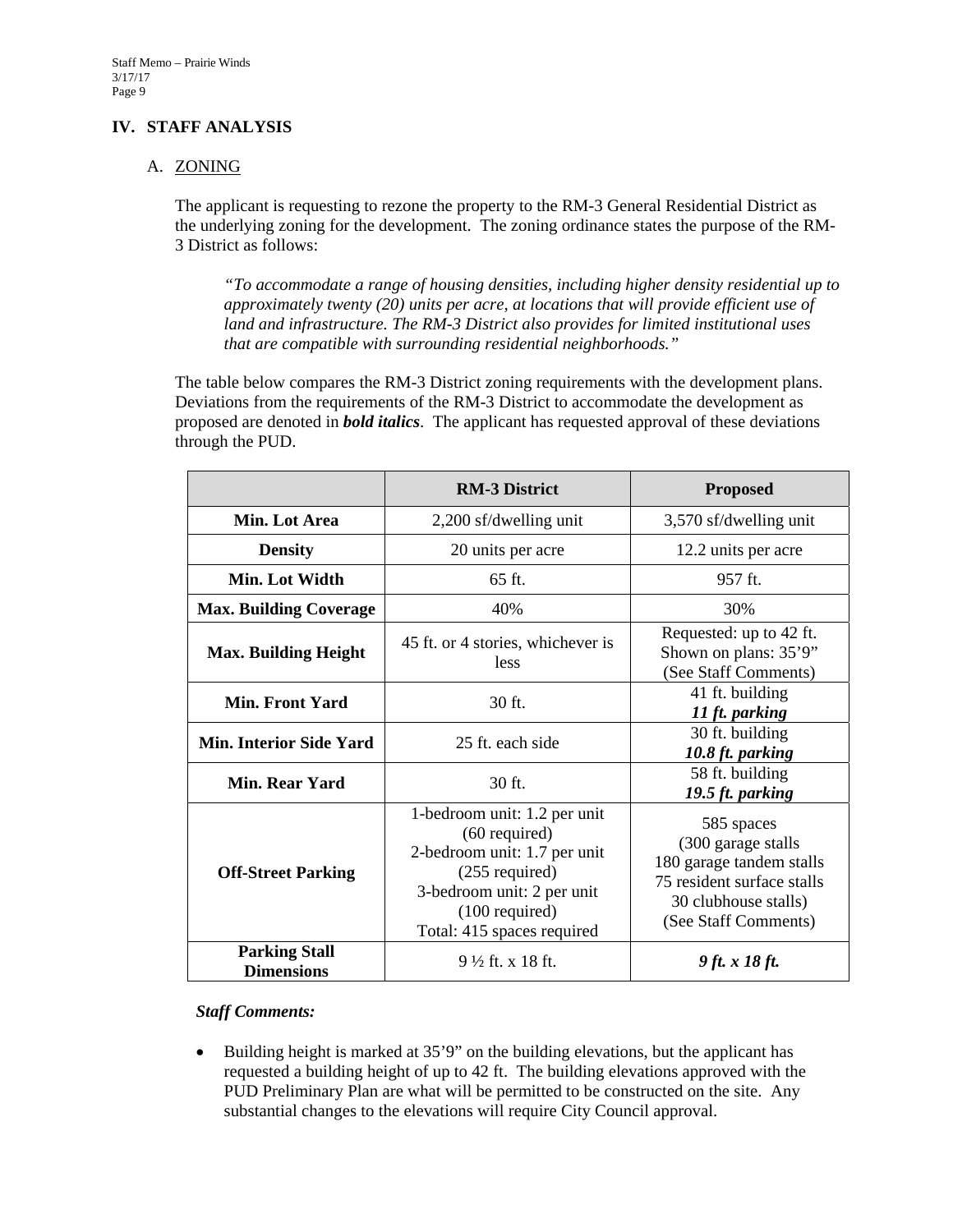- The plans state 180 garage tandem stalls are provided. It appears that spaces in front of some of the garages are not deep enough to allow for a stall; stalls need to be at least 9'x18' and cannot block access to other garages or parking stalls in order to count as a stall. A total of 415 parking spaces are required for the development, and 405 are provided without the 180 garage tandem stalls. The tandem stalls that can apply towards the off-street parking count need to be identified.
- The applicant has requested a deviation to allow the location of buildings to be adjusted by up to 16 ft. without amending the PUD. A note is included on the plans indicating that the buildings may be shifted. The note needs to be modified to state that all buildings must meet zoning setback and separation requirements, as well as utility separation standards. The building locations will need to be finalized upon approval of Final Engineering plans.

#### B. LANDSCAPING

A landscape plan has been submitted. The plan does not label the number and specific types of plantings shown, however a list of plant types that will be used within the development is provided. A note on the plan states the following:

*"Applicant's landscape plantings will be in full compliance with all applicable ordinances of the City of St. Charles. Applicant reserves the right to relocate and modify landscape plantings on applicant's property based upon availability and market conditions and provided applicant supplies the appropriate number of plantings with respect to each required classification and provided the plan is in full compliance with applicable codes."* 

Staff reviewed the plans to determine whether the number of plantings and planting areas meet the requirements of Ch. 17.26 Landscaping and Screening. Detailed plans that identify the types of plantings to be used will be required at the time of building permit.

The table below compares the submitted plan to the requirements of Ch. 17.26 Landscaping and Screening. Deviations from the landscape standards required to accommodate the proposed plan are denoted in *bold italics*. These deviations can be granted through PUD approval.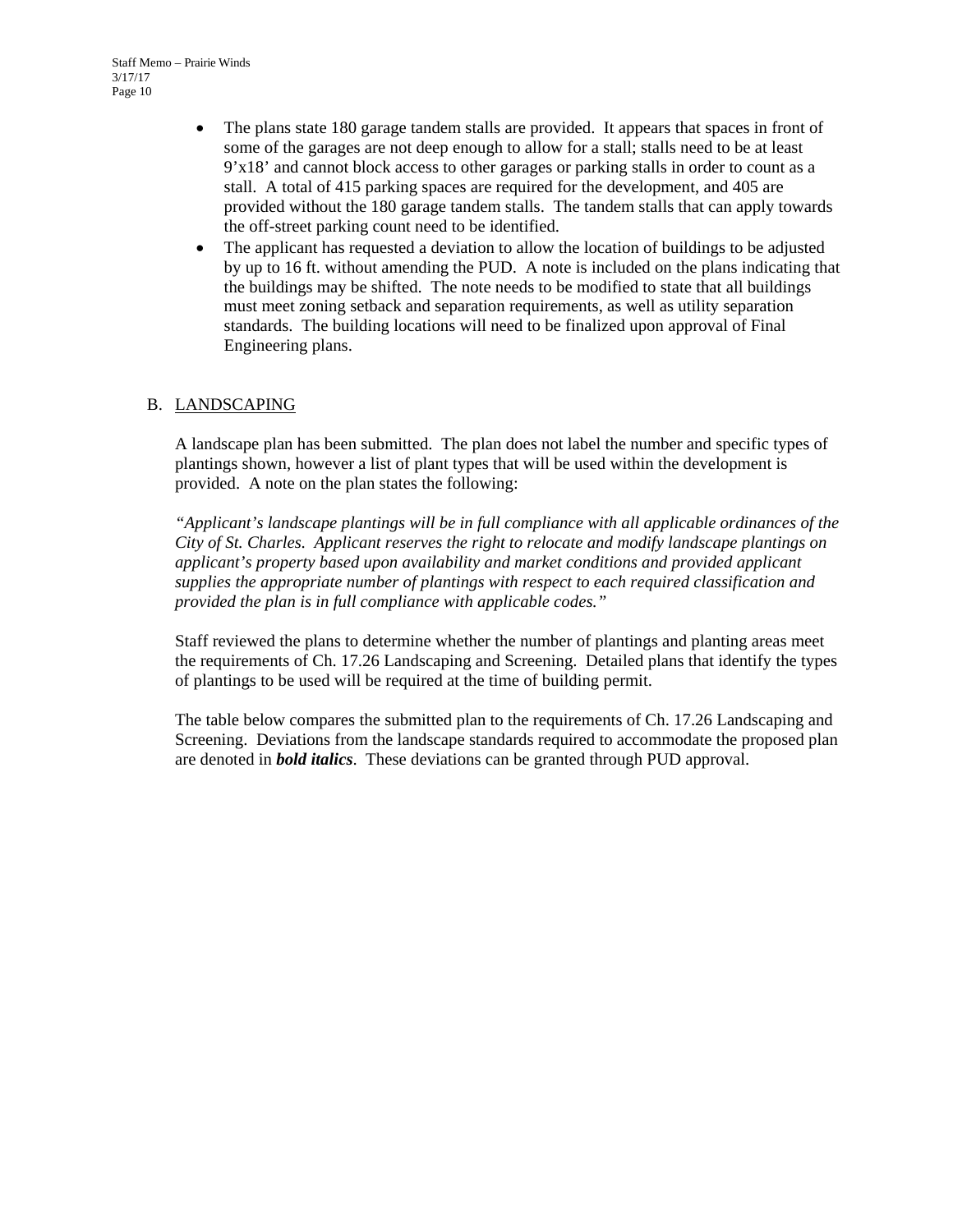|                                                                                    | <b>Zoning Ordinance Standard</b>                                                                                  | <b>Proposed</b>                                     |  |
|------------------------------------------------------------------------------------|-------------------------------------------------------------------------------------------------------------------|-----------------------------------------------------|--|
| <b>Overall Landscape</b><br>Area                                                   | 20%                                                                                                               | Appears to meet requirement<br>(See Staff Comments) |  |
| <b>Landscape Buffer</b>                                                            | 30 ft.<br>(Bricher Rd.)                                                                                           | Meets requirement<br>(See Staff Comments)           |  |
| <b>Public Street Frontage</b><br>Landscaping                                       | 75%<br>(Bricher Rd.)                                                                                              | 79%                                                 |  |
| <b>Street Frontage Trees</b>                                                       | 1 tree per 50 lineal ft.<br>(19 trees required)                                                                   | 13 trees                                            |  |
| <b>Interior Parking Lot</b><br><b>Landscape Area for</b><br>lots with $20+$ spaces | 10%<br>(applies to clubhouse parking lot)                                                                         | Does not meet                                       |  |
| <b>Interior Parking Lot</b><br><b>Shade Trees</b>                                  | # of required shade trees $=$ area of<br>required interior parking lot<br>landscaping / 160<br>(6 trees required) | 4 trees                                             |  |
| <b>Foundation Landscaping - Residential Buildings</b>                              |                                                                                                                   |                                                     |  |
|                                                                                    | 75% of wall length; 8 ft. wide<br>planting beds extending from wall                                               | 77%; 35% to required width of<br>8 ft.              |  |
| Front wall                                                                         | # of plantings = 2 trees $& 20$<br>shrubs/bushes/perennials every 50<br>ft.<br>(5 trees & 52 plants required)     | 3 trees & 21<br>shrubs/bushes/perennials            |  |
|                                                                                    | 50% of wall length; 8 ft. wide<br>planting beds extending from wall<br># of plantings = 2 trees $& 20$            | $100\%$ ; 40% to required width<br>of $8$ ft.       |  |
| Remaining walls                                                                    | shrubs/bushes/perennials every 50<br>ft.<br>$(11$ trees & 112 plants required)                                    | 6 trees & 110<br>shrubs/bushes/perennials           |  |
| <b>Foundation Landscaping - Clubhouse</b>                                          |                                                                                                                   |                                                     |  |
| Front wall                                                                         | 75% of wall length; 8 ft. wide<br>planting beds extending from wall                                               | 100%; 66% to required width<br>of $8$ ft.           |  |
|                                                                                    | # of plantings = 2 trees & 20<br>shrubs/bushes/perennials every 50<br>ft<br>(9 trees $& 86$ plants required)      | 5 trees & 115<br>shrubs/bushes/perennials           |  |
| Remaining walls                                                                    | 50% of wall length; 8 ft. wide<br>planting beds extending from wall                                               | 54%; 34% to required width<br>of $8$ ft.            |  |
|                                                                                    | # of plantings = 2 trees $& 20$<br>shrubs/bushes/perennials every 50<br>ft.<br>$(13$ trees & 129 plants required) | 4 tress & 88<br>shrubs/bushes/perennials            |  |

#### *Staff Comments:*

 A total of 20% of the site must be landscaped (including planting areas, turf grass, and stormwater detention areas). It appears this requirement is met, but the total landscaped area of the site needs to be quantified.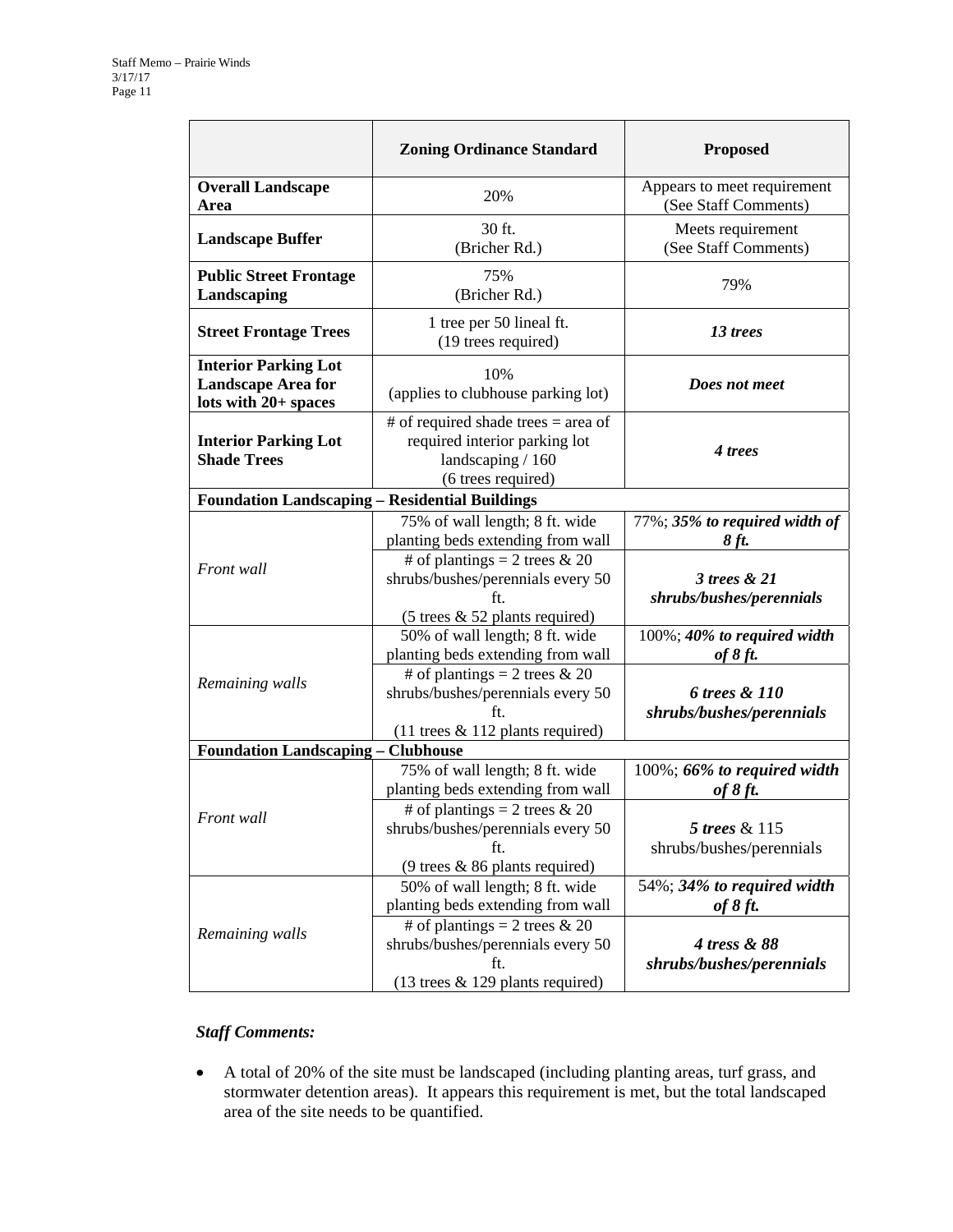- A 30 ft. landscape buffer yard is required along any lot line that abuts or is across a street from property in any RE, RS, or RT District. The subject property does not abut any of these zoning districts, however City of Geneva residential zoning is across Bricher Rd. from the property. Landscaping is provided within the 30 ft. setback area off of Bricher Rd., except along the eastern frontage where parking stalls are located within the 30 ft. setback. Staff believes the provided landscaping meets the purpose of a landscape buffer yard. However, additional landscape screening should be provided along the eastern frontage parking stalls.
- A development sign is not indicated on the plans. If a development sign is proposed, landscaping extending 3 ft. from the sign base on all sides will be required.
- The location of mechanical equipment is not indicated. If mechanical equipment will be outside, it must be screened from view of public streets and adjoining residential buildings by landscaping, berming, walls or fencing.
- The location of refuse containers is not indicated. If outdoor refuse containers will be provided, screening must be provided on all sides by a masonry screen wall or opaque fence.

#### C. BUILDING ELEVATIONS

Buildings in the RM-3 district are subject to the design requirements of Ch. 17.06 Design Review, Section 17.06.050 Standards and Guidelines – RM1, RM2, and RM3 Districts.

Elevation drawings for the residential buildings have been submitted. The table below compares the submitted residential building elevations with the Design Standards of Section 17.06.050.

| Category                                             | <b>Zoning Ordinance Standard</b>                                                                                                                                | <b>Proposed CVS</b>                                |  |
|------------------------------------------------------|-----------------------------------------------------------------------------------------------------------------------------------------------------------------|----------------------------------------------------|--|
| <b>Front/Rear Wall Building</b><br><b>Separation</b> | 30 ft. separation from the front or<br>rear wall facing the front or rear<br>wall of another building                                                           | Meets requirement                                  |  |
| <b>Side Wall Building Separation</b>                 | 20 ft. separation between side<br>walls of buildings                                                                                                            | Meets requirement                                  |  |
| <b>HVAC Equipment</b>                                | Screen HVAC and similar<br>equipment from public streets and<br>adjoining property                                                                              | Location of mechanical<br>equipment not identified |  |
| <b>Building Materials</b>                            | A list of approved & prohibited<br>materials is provided.<br>*EIFS is prohibited less than 10 ft.<br>above grade and may not cover<br>more than 10% of any wall | Appears to meet requirement<br>(See Staff Comment) |  |

#### *Staff Comments:*

- A photograph depicting the intended design of the clubhouse has been submitted. However, scaled elevations with materials indicated are needed. If the developer does not anticipate having elevation drawings ready prior to City Council approval of the PUD Preliminary Plan, architectural standards for the building will need to be addressed in the PUD ordinance.
- There are a number of Design Guidelines related to façade articulation and reduction of mass and scale. Per these guidelines, the following comments should be considered:
	- i. Trim detailing is inconsistent on some of the windows. Trim should be provided around all windows unless the wall material is stone.
	- ii. It is recommended to add a dormer in the middle of Elevation IV between the gables to break up the expanse of roof.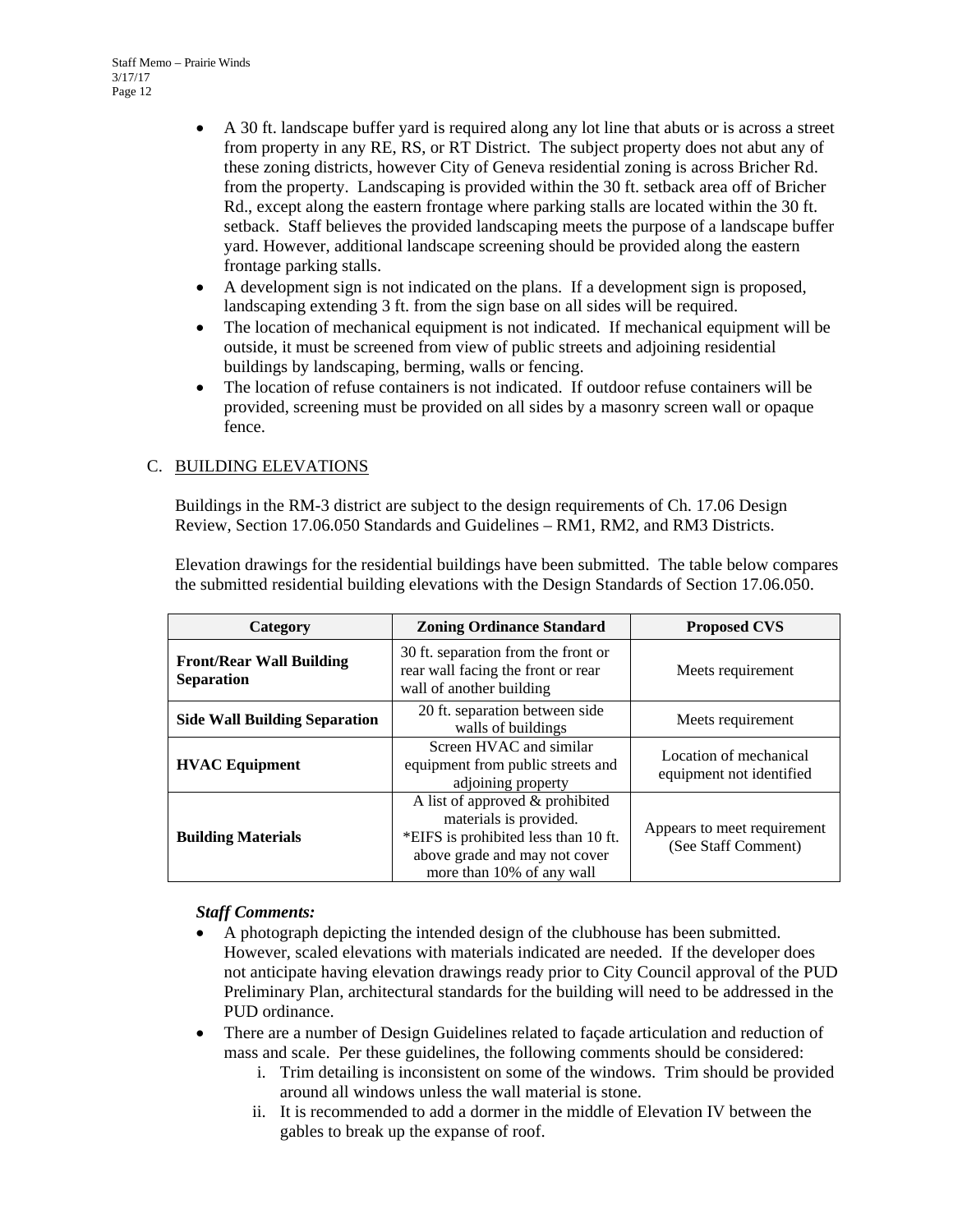Stucco is labeled on the drawings. Confirmation that real stucco will be used and not EIFS is needed. If EIFS is proposed, use of the material in excess of the ordinance limitations could be requested as a PUD deviation.

#### D. SITE DESIGN

#### **Site Access**

The development is laid out with two access points from Bricher Rd. The primary entrance lines up with the entrance to the residential subdivision to the south (City of Geneva). The secondary entrance is west of the detention area. All streets within the development are private.

The private drive between Lowe's and Meijer which stubs at the east property line of the subject property connects to the site. Based on Concept Plan feedback from Planning and Development Committee, this access point is limited to emergency vehicles only and will be gated. A sidewalk has been provided allowing for pedestrian access.

#### **Cross-Access/connections between Bricher Rd. & Rt. 38**

As mentioned previously, both the 2013 Comprehensive Plan and the 2006 Bricher Commons PUD ordinance contemplate a roadway connection from Bricher Rd. to Rt. 38. The Comprehensive Plan shows this roadway just beyond the west boundary of the proposed development site and through the northern portion of Bricher Commons, while the 2006 PUD shows the roadway through the proposed development site.

The property immediately to the west is owned by Kane County (as a part of the Judicial Center property); therefore the road is not likely to be installed in connection with a private development of the adjacent property. The Judicial Center property is in Geneva's planning area and is not planned for annexation into St. Charles based on the City's boundary agreement with Geneva.

Feedback provided during the Concept Plan indicated interest in allowing for cross-access from the subject property to the property to the north. The plans do not indicate a location where a future cross-access could be. Potential locations for the cross-access should be identified on the plans. A cross-access easement can be included on the Plat of Subdivision, or it can be stated in the PUD ordinance that an easement will be required upon development of the north parcel.

#### **Pedestrian and Bike Circulation**

Public sidewalk is provided along Bricher Rd. to the primary development entrance. The sidewalk along Bricher Rd. should be extended along the full property frontage to connect with the sidewalk at the secondary development entrance.

Sidewalks are provided on one side of the internal streets through part of the development. If possible, sidewalk should be provided on both sides of the internal streets. At a minimum, sidewalk should be added along the northern buildings (#8-17) and along buildings #23 and #8 to connect to the rest of the sidewalk network. Sidewalk should also be provided along building #1.

A sidewalk connection to the clubhouse area from the western side of the site, through the playground/open space should also be considered.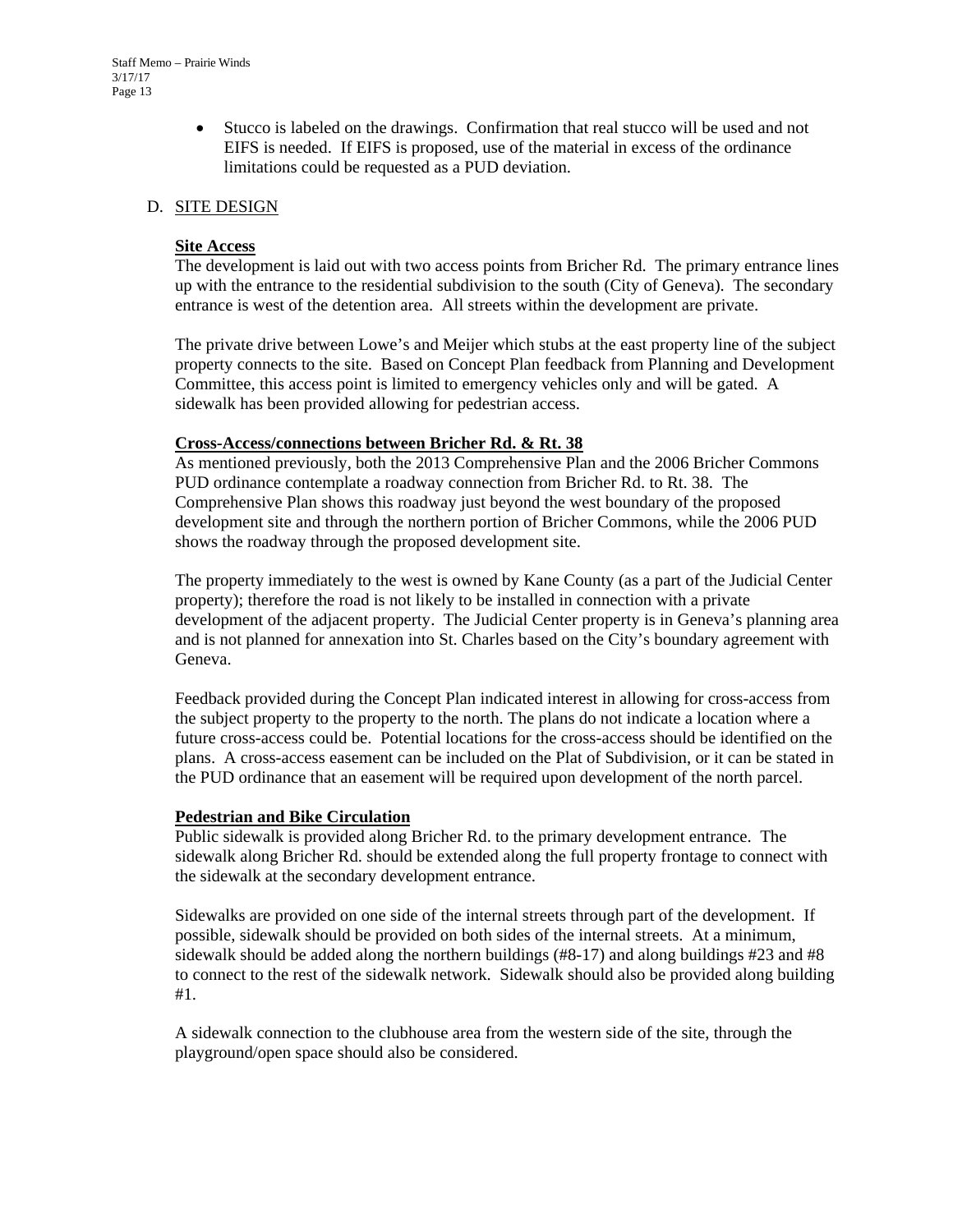#### E. ENGINEERING

A summary of the engineering review has been provided in the attached memo from Chris Bong, dated 3/17/17. The applicant has been provided with detailed engineering review comments. The comments are technical in nature and will not have a significant impact on the layout of the development. Comments will need to be addressed prior to City Council approval. The following comments should be noted:

- A significant amount of retaining wall is shown on the plans. The applicant has requested a deviation from the requirement that retaining walls over 4 ft. in height be terraced to allow for a planting area. However, it appears that much of the retaining wall can be eliminated through site grading. This would be preferred.
- WaterCAD analysis will need to be conducted to ensure that the water main network is sufficient to provide adequate fire flow.

#### F. TRAFFIC STUDY

A Traffic Impact Study prepared by V3 Companies has been submitted by the applicant. The study does not recommend any additional improvements to Bricher Road. WBK Engineering has reviewed the study at the City's request. A review memo from WBK can be found attached. The review memo recommends conducting a turn lane warrant analysis for traffic turning right into the development.

Bricher Road is under the jurisdiction of the City of Geneva. Access locations on Bricher Rd. are subject to an Intergovernmental Agreement between the City of St. Charles and the City of Geneva. Per the agreement, two full access intersections are permitted along the north side of Bricher Road to access the property, subject to the review of a traffic impact study by both cities.

The City of Geneva has received a copy of the Traffic Impact Study and has provided comments regarding the study and the site plan. Geneva has requested protected right turn lanes be installed at both site entrances along Bricher Rd.

#### G. PLAT OF SUBDIVISION

A Preliminary Plat of Subdivision has been submitted. A single lot is proposed. The applicant has requested a zoning deviation to allow more than one multi-family building on a lot, which is common for similar multi-family developments.

The following comments regarding the Preliminary Plat of Subdivision will need to be addressed prior to City Council approval:

- The area of Bricher Rd. labeled "To be dedicated to others" will need to be conveyed to the City of Geneva., either in the form of a Plat of Dedication or a deed, as deemed acceptable by the City of Geneva.
- A blanket easement for all utilities is preferred. As an alternative to a blanket easement, provide 10 ft. perimeter public utility and drainage easements along the property lines, and designate consistent utility easement corridors along all the internal streets. All public utility easements shown should be changed to public utility and drainage easements.
- Provide easement provisions for the PU&DE and stormwater detention easement. The provisions provided in Appendix B of Title 16 should be used.
- Restrictor structures should be shown within the detention easements.
- The clubhouse parking lot is smaller on the plat than on the engineering plans.
- The off-site sanitary easement should be 20 ft. wide.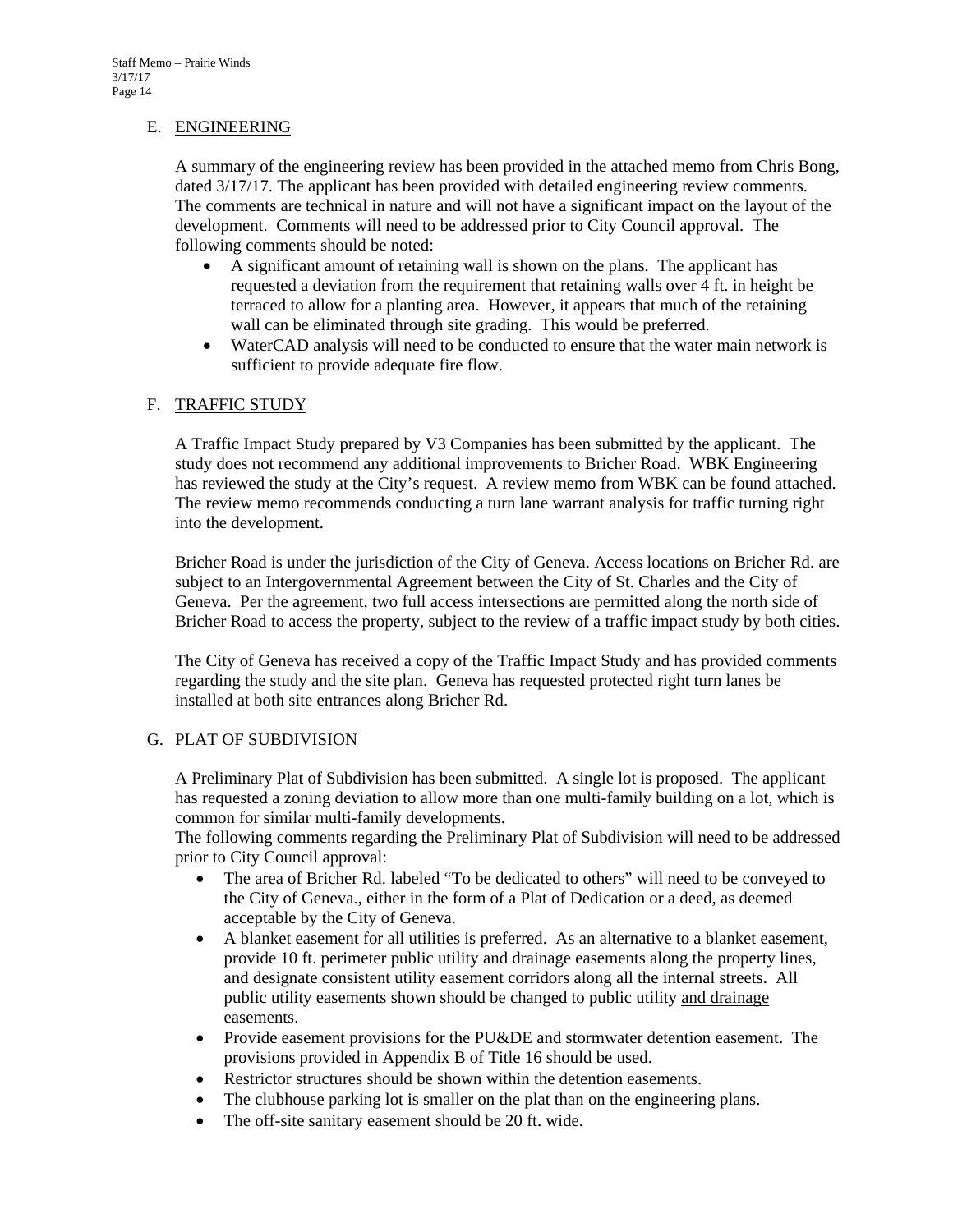#### H. SCHOOL & PARK DISTRICT

The project is required to comply with the Dedications Chapter of the City's Subdivision Code (Chapter 16.10), as known as the "Land Cash ordinance". This chapter requires either a land donation or an equivalent cash contribution to the School and Park districts based on population generation formulas in the City Code.

The applicant has submitted a Land-Cash Worksheet. Plans and the worksheets have been forwarded to the School and Park Districts for comment.

The applicant is engaged in ongoing discussions with St. Charles Park District regarding the park portion of the land-cash requirement. The applicant has proposed the following:

- Credit for private recreational amenities to be provided on the site. The Park District has requested the applicant provide detailed plans of the amenities that could be counted toward the credit, including the open spaces areas, dog park and the fitness facility. The Park District has not yet reviewed this information.
- Dedication of an off-site land area to the Park District for a park site. The applicant has suggested a portion of the off-site property located to the southwest corner of the project site. The Park District has not yet reviewed a plan for this potential off-site dedication.
- Payment of the remainder of the requirement as a cash donation.

At this time, the Park District has not concluded their discussions with the applicant. The most recent letter from the Park District regarding the project, dated Jan. 31, 2017, is attached.

#### I. INCLUSIONARY HOUSING

The City's Inclusionary Housing Ordinance, Title 19 of the City Code, requires either the provision of affordable units within new residential projects, or payment of a fee-in-lieu for units.

The Inclusionary Housing worksheet has been submitted, indicating the applicant's intent to pay the full fee in-lieu rather than providing affordable units. City Council has the authority to accept affordable units or a fee-in-lieu.

#### J. ANNEXATION AGREEMENT

Property within the Bricher Commons PUD is subject to the provisions of an annexation agreement between the City and property owner, expiring in 2019. The annexation agreement will need to be amended to incorporate the changes to the Bricher Commons PUD.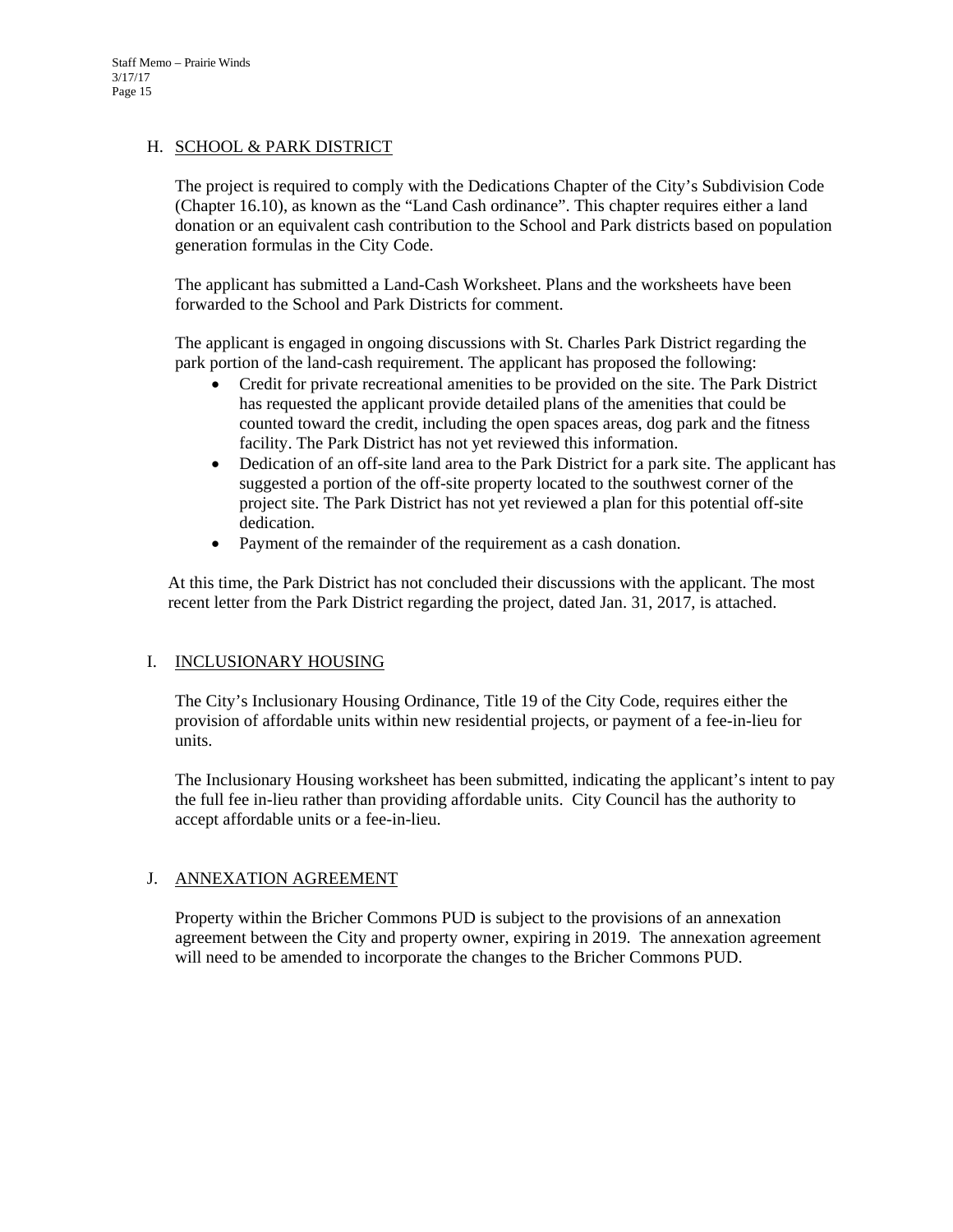#### **VI. SUGGESTED ACTION**

Conduct the public hearing on the Map Amendment and Special Use applications and close if all testimony has been taken. The applicant has provided Findings of Fact for the Plan Commission to consider.

Staff has placed the applications on the meeting portion of the agenda should the Plan Commission determine there is adequate information to make a recommendation to City Council.

#### **Staff suggests the Plan Commission seek feedback from the Applicant on the following items:**

- The applicant's intention regarding plans for the Clubhouse.
- The cross access connection to the property to the north.
- Provision of additional sidewalks (along Bricher Road and along internal streets).
- Whether a deviation is requested with respect to the landscape plan review comments, or if the plans will be revised to meet the requirements.
- Whether the applicant is agreeable to installing the right turn lanes on Bricher Road, as requested by the City of Geneva.

Staff recommends that any recommendation include a condition requiring resolution of all staff comments prior to City Council action.

#### **VII. ATTACHMENTS**

- Preliminary Engineering Review Summary from Chris Bong, dated 3/17/17
- Traffic Impact Study Review Memo from WBK Engineering, dated 3/17/17
- Letter from St. Charles Park District, dated  $1/31/17$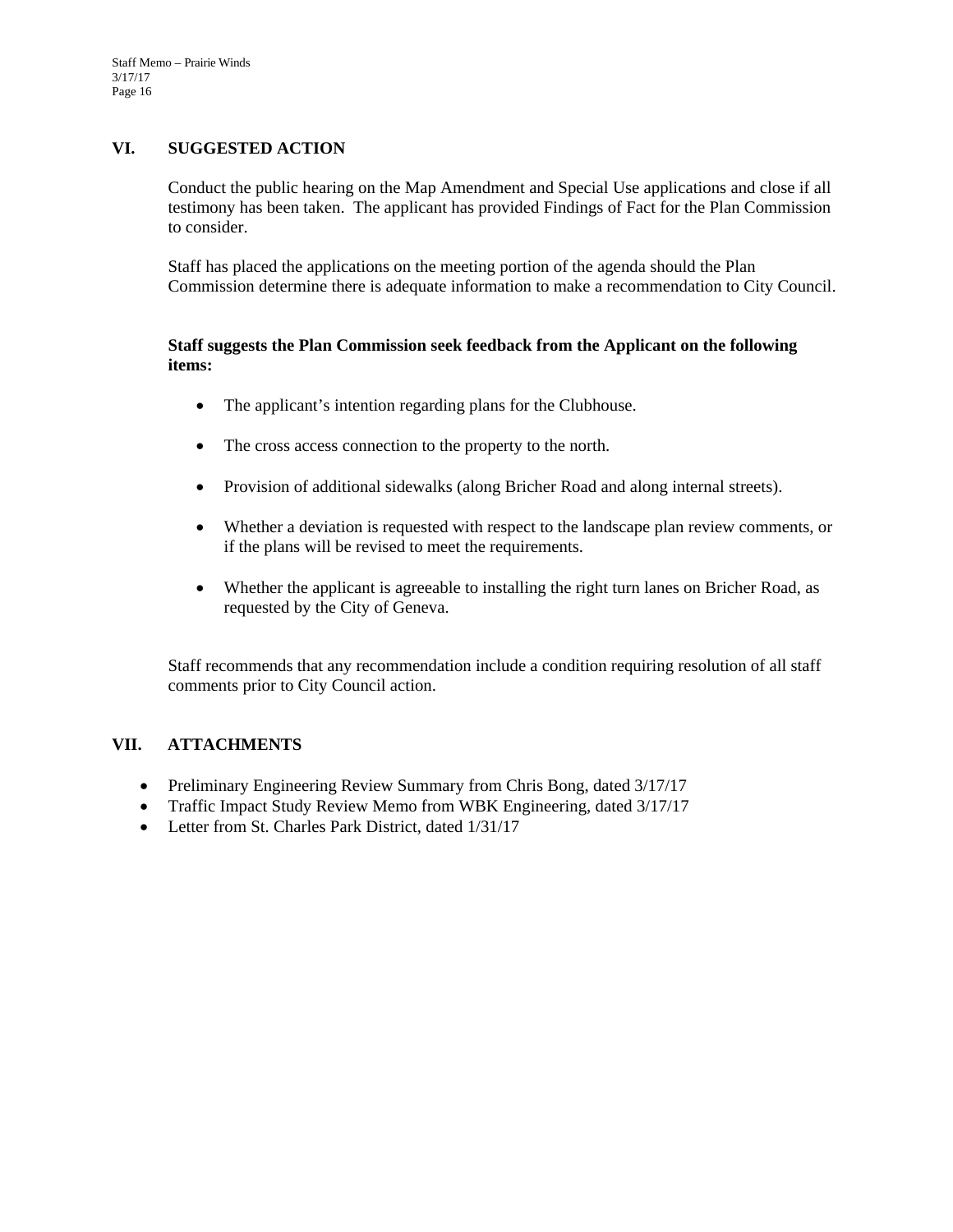# **Community & Economic Development Development Engineering Division**

Phone: (630) 443-3677 Fax: (630) 377-4062



# **Memo**

| Date: March 17, 2017                                     |
|----------------------------------------------------------|
| To: Russell Colby                                        |
| From: Chris Bong, P.E.                                   |
| RE: Prairie Winds Preliminary Engineering Review Summary |
|                                                          |

Staff has reviewed the preliminary engineering plans and has provided the applicant with comments. Staff is anticipating a resubmittal of the preliminary engineering plans for further review. The preliminary plans are not fully approved; however, they appear feasible and we see no reason to delay Plan Commission review. Below is a summary of the status of the engineering elements.

# **Stormwater**

The developer is proposing two onsite detention ponds located toward the west end of the site. The site is adjacent to wetlands directly west of the property. All proposed work is shown to be outside of any wetland buffers. On a preliminary level, the size of the stormwater detention facilities appears to be adequate.

# **Traffic**

The applicant provided a traffic impact study that was reviewed by staff's traffic consultant. The applicant's study recommends the following:

- Installing pavement striping of eastbound left turn lanes on Bricher Road at each of the two entrances. --Staff concurs with this recommendation.
- A signal is not warranted at the proposed entrances. --Staff concurs with this recommendation.

Remaining Traffic Questions

- Is a westbound right turn lane on Bricher Road at the main entrance warranted? ----Staff is requesting a turn lane warrant analysis.
- It's important to note that Bricher Road is under the City of Geneva's jurisdiction and any roadway improvements would need Geneva's approval.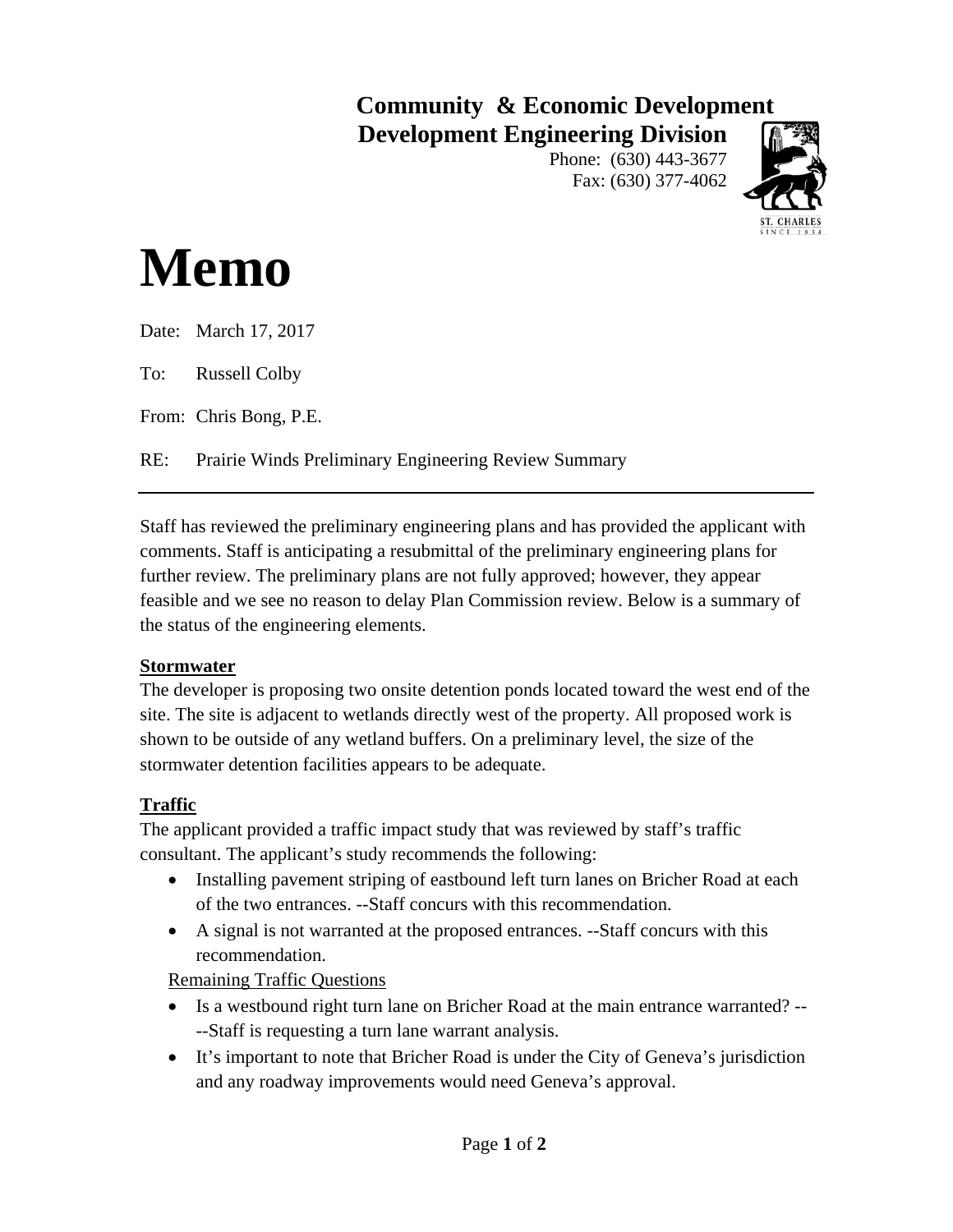# **Watermain**

City staff is requesting a WaterCAD analysis to verify that watermain sizing will provide fire flows to meet code. It's anticipated that flows will be adequate; however, because the proposed site watermain is at the far west end of the system, flows need to be verified.

# **Sanitary System**

The closest sanitary sewer main connection point is on Lincoln Highway. In order to make this connection the applicant will be installing a sanitary sewer through the northern property.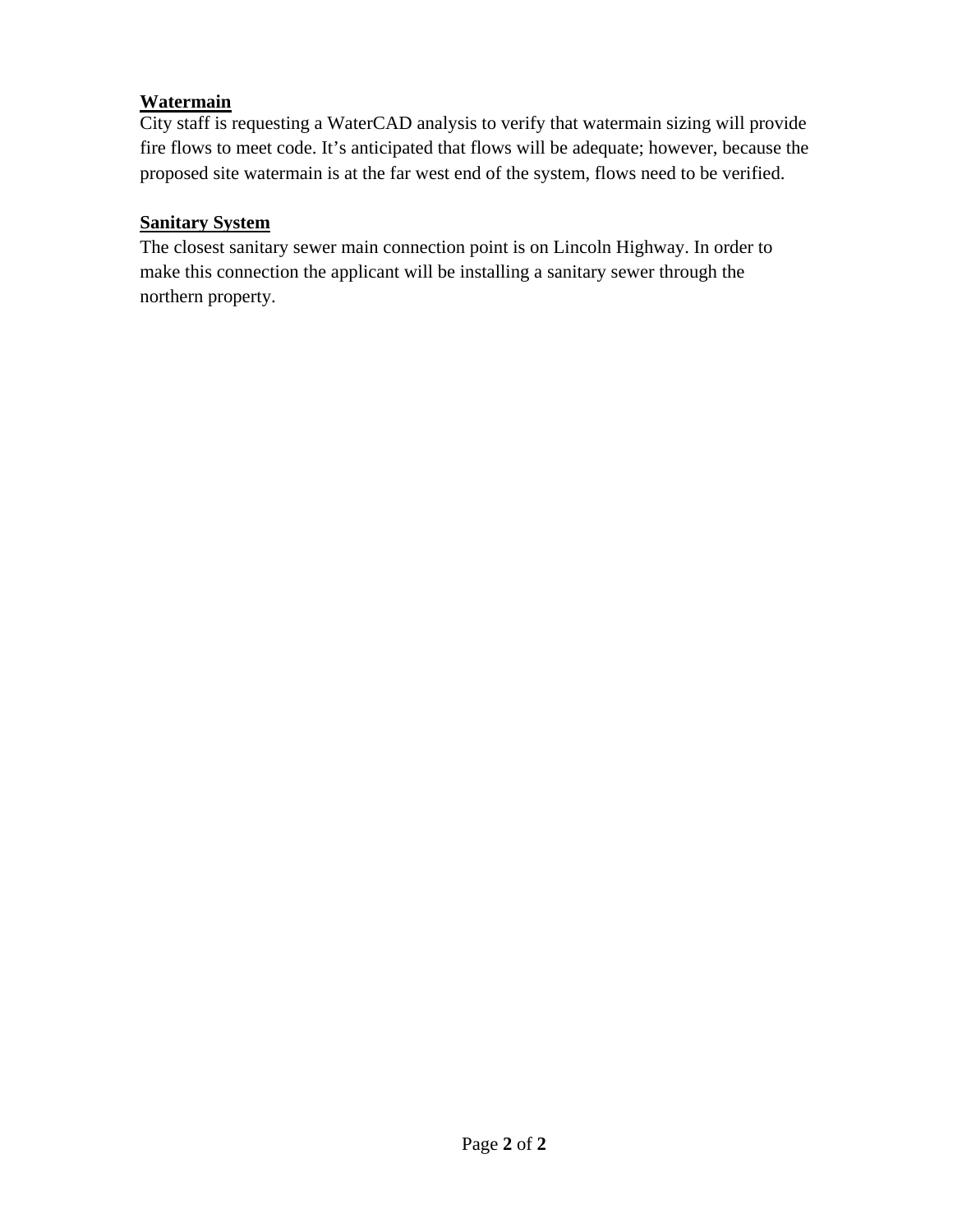

March 17, 2017

Mr. Chris Bong Development Engineering Division Manager City of St. Charles 2 E Main Street St. Charles, IL 60174-1984

Subject: Prairie Winds of St. Charles Preliminary Engineering – First Submittal Executive Capital Corporation (WBK Project 17-0146.A)

Dear Mr. Bong:

WBK Engineering, LLC. (WBK) has reviewed the submitted documents for the Prairie Winds of St. Charles project. We received the following information:

- Preliminary Traffic Impact Study prepared by V3 Companies, dated February 27, 2017 and received on March 3, 2017
- Preliminary Stormwater Report prepared by V3 Companies, dated March 1, 2016 and received on March 3, 2017.
- ALTA Land Survey prepared by V3 Companies, dated February 28, 2017 and received on March 3, 2017
- Preliminary Plat of Subdivision prepared by V3 Companies, dated February 28, 2017 and received on March 3, 2017
- Preliminary Engineering Plans prepared by V3 Companies dated March 1, 2017 and received on March 3, 2017

We have reviewed the plans for conformance with the City of St. Charles ordinances and requirements. The following items require resolution prior to our recommendation for preliminary plan approval.

## Traffic Impact Study

- 1. Page 4 More clearly define where the speed limit changes along the frontage.
- 2. Page 10 (Figure 6) Proposed Lane Configuration: Complete a turn lane warrant analysis for westbound right turning traffic to confirm a right turn lane is not warranted at either of the proposed entrances, since one is not proposed in the study.
- 3. Page 11 Please define how the traffic was split between the entrances, appears to be 60/40 leaving between the main and secondary entrances, respectively and 67/33 entering. Seems to be inconsistent with the vehicles leaving and entering.
- 4. Page 12 'Background Traffic Volumes' Build out year is 2017, not 2016. Please revise.

**WBK Engineering, LLC** WBKEngineering.com

Part of the Mno-Bmadsen Family

**St. Charles Office** 116 West Main Street, Suite 201 St. Charles, IL 60174 630.443.7755

**Aurora Office** 8 East Galena Boulevard, Suite 402 Aurora, IL 60506 630.701.2245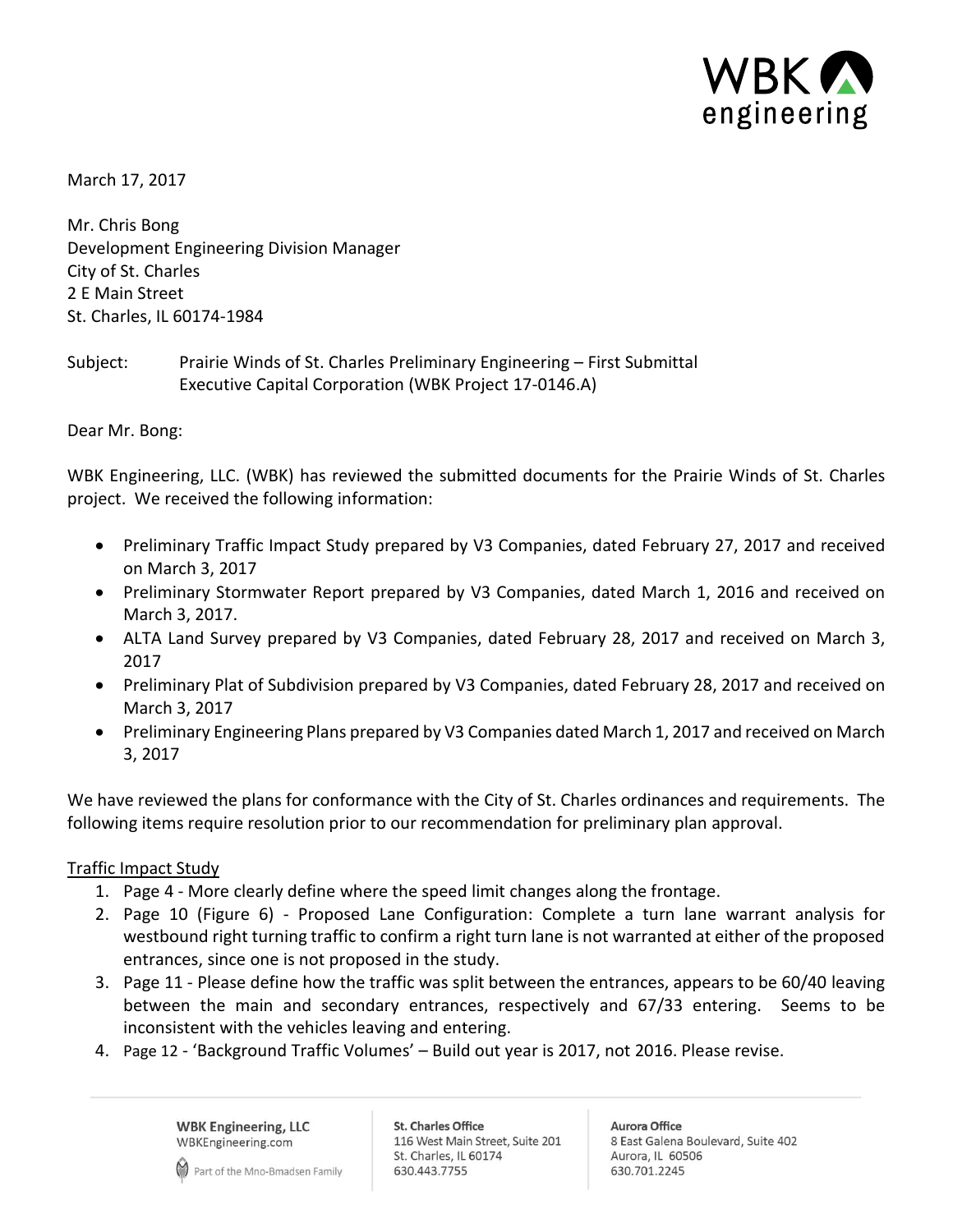

- 5. Page 13 (Figure 7) The 75/25% split is consistent with existing AM counts, but not in the PM. The proposed PM peak hour movements should be revised to match the existing traffic which is approximately 45% (east) / 55% (west).
- 6. Page 13 (Figure 7) The turns into the site should add up to 26 total in the AM is indicated in Table 1. Currently equal 27.
- 7. Page 15 (Figure 9) See comment 3 and incorporate any changes, if necessary.
- 8. Pages 17-18 Recommend using IDOT 3R criteria for storage and taper lengths as indicated in BLR Figure 34-3D for the proposed improvements. Storage length should be 115' and taper length 132' or 156' depending on the posted speed limit.
- 9. Page 19 Agree, signal is not warranted at the proposed site entrances.
- 10. Page 20 Recommend completing a right turn lane warrant analysis for both entrances before concluding no additional improvements are recommended. Pending result of the westbound right turn lane analysis, we are in agreement that the proposed improvements should not adversely impact Bricher Road.
- 11. General Capitalize AM and PM when referring to peak hours

The applicant's design professionals are responsible for performing and checking all design computations, dimensions, details, and specifications in accordance with all applicable codes and regulations, and obtaining all permits necessary to complete this work. In no way does this review relieve applicant's design professionals of their duties to comply with the law and any applicable codes and regulations, nor does it relieve the Contractors in any way from their sole responsibility for the quality and workmanship of the work and for strict compliance with the permitted plans and specifications.

If you have any questions or comments, please contact us at (630) 443-7755.

**Sincerely** Greg Chismark, P.E.

Municipal Practice Principal

CC:

**WBK Engineering, LLC** WBKEngineering.com



**St. Charles Office** 116 West Main Street, Suite 201 St. Charles, IL 60174 630.443.7755

**Aurora Office** 8 East Galena Boulevard, Suite 402 Aurora, IL 60506 630.701.2245